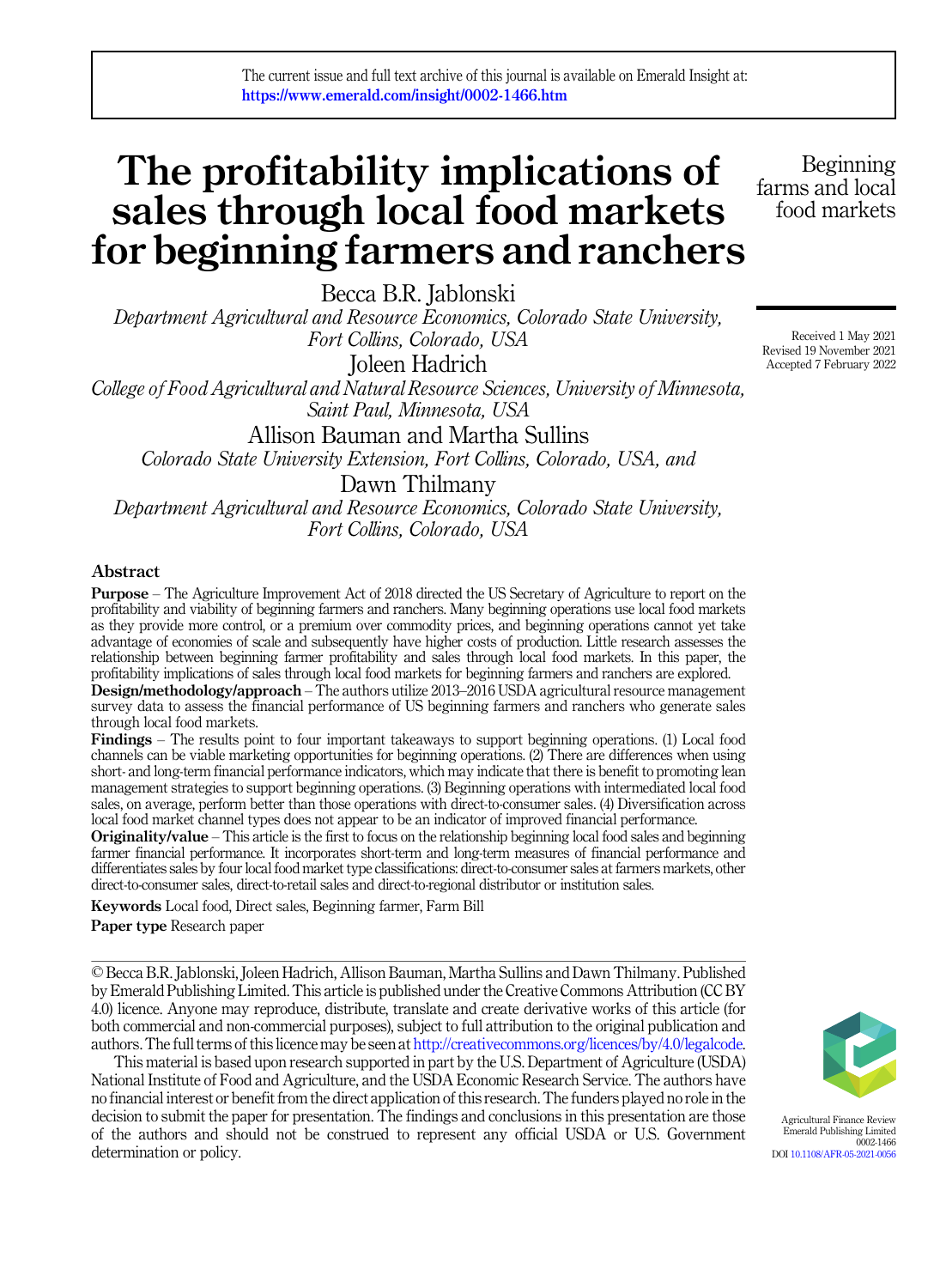#### Introduction AFR

The share of newly entering US farmers declined significantly between 1982 and 2007 ([Ahearn, 2013\)](#page-15-0). As a result, Federal policymakers put increased emphasis on enhancing the financial viability of beginning farmers and ranchers (defined in the 2017 census of agriculture as any producer who has farmed for 10 years or less). Specifically, the Agriculture Improvement Act of 2018 (2018 Farm Bill) provided \$435 million in mandatory funding to the Farming Opportunities Training and Outreach program, created a national beginning farmer coordinator position at the US Department of Agriculture (USDA), and designated coordinators in each state to better support outreach efforts ([NSAC, 2018](#page-16-0)). Furthermore, the 2018 Farm Bill required the US Secretary of Agriculture to "develop surveys and distribute comprehensive reporting of trends in farmland ownership, tenure, transition, barriers to entry, profitability, and viability of beginning farmers and ranchers" [\(USDA ERS,](#page-17-0) [2019a](#page-17-0)). Although the share of beginning producers stabilized from 2007 to 2017 at 27% of all operations [\(USDA NASS, 2007](#page-17-0), [2020\)](#page-17-0), recent reports highlight that challenges continue for these operations; beginning farmers often report earning less farm income and have higher relative debt compared to established farms ([Key and Lyons, 2019](#page-16-0)).

The 2018 Farm Bill also made significant investments in support for local and regional supply chains and markets, including ensuring permanent, mandatory funding for the Farmers Market and Local Food Promotion Program and the Value-Added Producers Grant Program [\(NSAC, 2019](#page-16-0)). As part of these efforts, priority points are awarded to applications from or inclusive of beginning operations. The linking of local food markets and beginning producers stems from the idea that beginning operations may need to access differentiated markets that provide a premium over commodity prices, as they cannot yet take advantage of economies of scale and, subsequently, have higher costs of production [\(Jablonski](#page-16-0) *et al.*, 2017). Previous research has demonstrated that financially viable farm businesses often require control of substantial assets, which poses a major obstacle to potential for beginning operations ([Ahearn and Newton, 2009](#page-15-0)). Many local food markets have low barriers to entry, and there is well-documented evidence that consumers are willing to pay a premium for products sold through these markets (Low *et al.*[, 2015\)](#page-16-0).

In 2012, 22% of beginning farmers reported sales through direct markets ([USDA NASS,](#page-17-0) [2014\)](#page-17-0) [\[1\]](#page-14-0). And, the limited available research presents mixed results of beginning farmers' participation in these channels. [Key \(2016\)](#page-16-0) and Low et al. [\(2015\)](#page-16-0) show that beginning farmers who marketed food through direct channels had a greater likelihood of reporting positive sales in 2007 and 2012, and higher business survival rates when compared to beginning producers who only used traditional channels. However, direct marketing was also associated with slower total sales growth (Low et al.[, 2015](#page-16-0)). [Ahearn](#page-15-0) et al. (2018) found that being a beginning farmer had a positive impact on the farm's rate of return on assets (ROA), which is a long-term performance measure, and a negative impact on gross cash farm income (GCFI), a short-term performance measure.

This research uses 2013–2016 USDA agricultural resource management survey (ARMS) data to assess the financial performance of US beginning farmers and ranchers who generate sales through local food markets. It measures this relationship using short-term and longterm measures of financial performance following [Ahearn](#page-15-0) et al. (2018). Furthermore, we differentiate sales by four local food market type classifications: direct-to-consumer sales at farmers markets, other direct-to-consumer sales, direct-to-retail sales and direct-to-regional distributor or institution sales. Given findings of previous research indicating that farm performance varies across type of local food market (e.g. [Bauman](#page-15-0) et al., 2018, [2019](#page-15-0); [Park](#page-16-0) et al., [2014\)](#page-16-0), understanding differential impacts by type of local food market, particularly when considering the unique context of beginning farmers, is important. Results have timely implications for federal policy, as discussions on the 2023 Farm Bill, including refining opportunities to support beginning farmers and ranchers, are underway.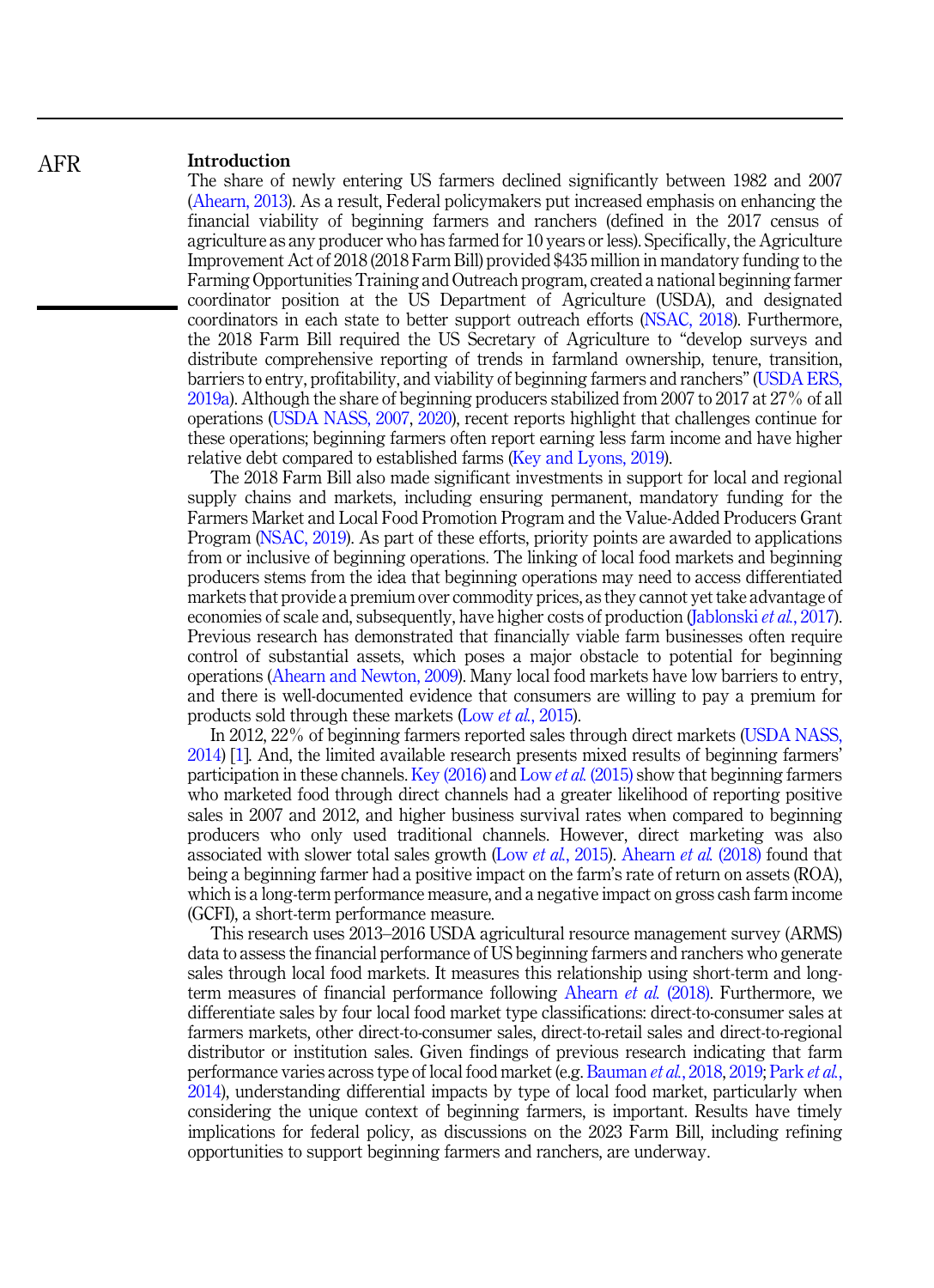### Conceptual model

Agricultural producers' overall goal is to maximize their profit subject to a set of constraints farms and local imposed on their farm or ranch. However, the level of profit differs by farm characteristics, in particular if a farmer is a beginning or non-beginning operation as well as the marketing channel they chose to sell their product.

Based on a producer's assets, their comparative advantage will vary. In thinking about market channel selection specifically, a classification scheme of local food business models by [Angelo](#page-15-0) et al. (2016) provides a useful illustration. As a producer's sales volume increases, they can achieve greater economies of scale, and have lower costs of production. This enables them to sell successfully through commodity markets. For producers, such as beginning operations, that are unable to achieve economies of scale, finding opportunities to differentiate their products and achieve a higher value per unit of sales may be important. For the smallest scale operations, finding markets with low barriers of entry, where they can keep the entire value of the food retail dollar is likely key. Direct-to-consumer channels such as farmers markets and community supported agriculture (CSA) arrangements require very little up front capital investment ([Jablonski](#page-16-0) *et al.*, 2017, [2019](#page-16-0)). As producers scale up, and gain more experience, they may be able to trade some portion of the value per unit of sales in order to increase their sales volume. In this case, intermediated local food markets such as sales to restaurants, institutions or specialty retail may provide good marketing opportunities.

There are many ways to measure financial performance. In the short-term, producers are likely more concerned with increasing gross revenue to ensure immediate cash flow, especially to cover potential loan obligations and meet cash expenses. In the long-term, producers focus on the return or profit generated by the assets on their operation. Accordingly, there are important reasons why we may see differences across financial performance measures for beginning and non-beginning operations, including these varying priorities and the producers' strategies to achieve different measures of success.

#### Literature review

#### Literature on beginning farmer and rancher performance

Beginning farmers and ranchers is a broad group of producers with no more than 10 years of farming or ranching experience ([Key and Lyons, 2019](#page-16-0)). Research demonstrates the heterogeneity of performance within beginning operations. For example, [Katchova and](#page-16-0) [Ahearn \(2015\)](#page-16-0) and [Williamson \(2017\)](#page-17-0) found that young beginning farmers, as opposed to all beginning farmers, are more likely to rapidly expand their farm operations (as defined by increasing GCFI and variable expenses).

[Mishra](#page-16-0) et al. (2009) explored factors affecting financial performance of new and beginning farmers and found these operators were twice as likely to be tenants and had average net farm income (NFI) 5.5 times less than experienced operators, higher interest payments and farm assets about half the size of more established farm operators. Additionally, they found that beginning operations that involved tenants, compared to full owners, had higher ROA and that beginning operations involved in processing agricultural products, or value-added activities, were more likely to have higher ROA.

Most recently, [Key and Lyons \(2019\)](#page-16-0) used 2013 to 2017 USDA ARMS data to describe the structural and economic characteristics of beginning operations. They found that, compared to more established operations, beginning farms operate at a smaller scale, earn less farm income and have higher relative-debt-to-asset ratios, while reporting more off-farm work and less wealth. [Katchova and Dinterman \(2018\)](#page-16-0) used ARMS data to assess the performance of beginning farmers during the agricultural downturn (2013–2015) and found that beginning farmers were at greater risk of short-term financial stress, measured by liquidity, but they

Beginning food markets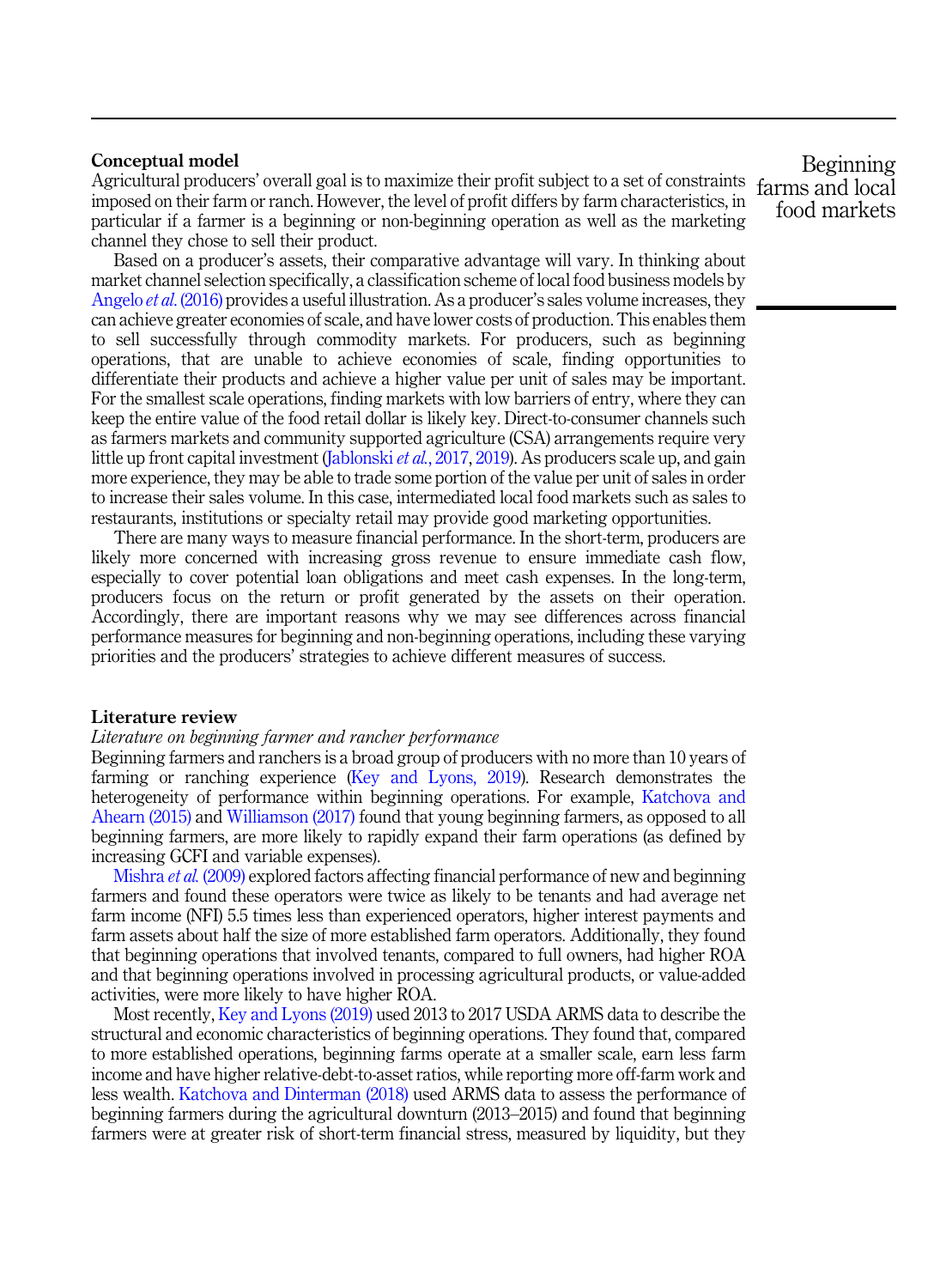were actually better positioned than non-beginning farmers with respect to their repayment capacity.

#### Literature on performance of farms selling through local food markets

There is also a growing literature that investigates farm performance impacts associated with sales through local food markets, and there is consensus that farms with sales through local food markets are, on average, smaller. [Park \(2015\)](#page-16-0) uses 2008–2010 ARMS data to estimate the impact of participating in direct marketing on the entire distribution of farm sales. He finds that the impacts of direct marketing are uniformly negative, but that relative decline in sales decreases as gross farm sales (scale) increases. Low *et al.* [\(2015\)](#page-16-0) found that operations using local food markets did not grow as quickly as those that used only commodity-oriented markets. Despite this, [Bauman](#page-15-0) *et al.* (2018) find initial evidence that participation in local food markets supports financial viability (break-even returns) for some share of farms across all sales classes.

Other literature presents useful information about operator characteristics and local food market channel decisions that might impact performance of sales through local food markets. [Bauman](#page-15-0) *et al.* (2019) estimate the relationship between local food marketing strategy and farm financial efficiency. Their results suggest that scale, followed by production enterprise specialty, land ownership and management of expenses, most significantly influence producer financial efficiency for those operations selling through local food markets.

[Uematsu and Misha \(2011\)](#page-17-0) identified factors affecting the intensity of adoption of direct marketing strategies on GCFI using 2008 USDA ARMS data. They found that the intensity of adoption of direct marketing strategies was not related to GCFI. However, adoption of individual direct marketing strategies showed some significant effects on GCFI. Marketing through roadside stores and farmers markets had a negative and significant effect on GCFI, whereas sales through farm stores had a positive and significant effect on GCFI for all in the 0.90 quantiles.

Park et al. [\(2014\)](#page-16-0) used 2008 USDA ARMS data to consider the relationship between sales through direct markets and financial performance. They find that farmers using direct-toconsumer-only outlets (e.g. farmers markets, roadside stands) report sales that are significantly lower than those derived from other direct marketing strategies, such as using intermediated only (e.g. direct to retail, farm to school) or both direct-to-consumer and intermediated sales channels. These findings have also been corroborated in more recent research (e.g. [Bauman](#page-15-0) *et al.*, 2018, [2019\)](#page-15-0). Park *et al.* [\(2014\)](#page-16-0) further investigated the role that management and marketing skills play in the decision to sell through direct markets. They found that management skills were a significant factor in explaining the choice to engage in intermediated marketing, and their indicator of marketing skills was significant in explaining the gross value of farm sales.

#### Literature on beginning farms and local food markets

Two articles highlight the relationship between participation in local food markets and beginning farmer status. Low et al. [\(2015\)](#page-16-0) find that among beginning operations, local food sales were associated with slower sales growth compared to beginning operations that did not use these channels (17.9% growth between 2007 and 2012, compared to 25.6 for those without local food sales). They also argue that differences in sales growth rates may be due to the additional labor requirements of local food sales, substantiated by [Jablonski](#page-16-0) et al. (2021). However, consistent with their findings of the overall farm population, beginning operations with local food sales were more likely to survive from 2007 to 2012.

[Ahearn](#page-15-0) et al. (2018) used 2009–2012 USDA ARMS data and a two-stage Heckman approach to first understand the decision to participate in direct markets and, second, to

## AFR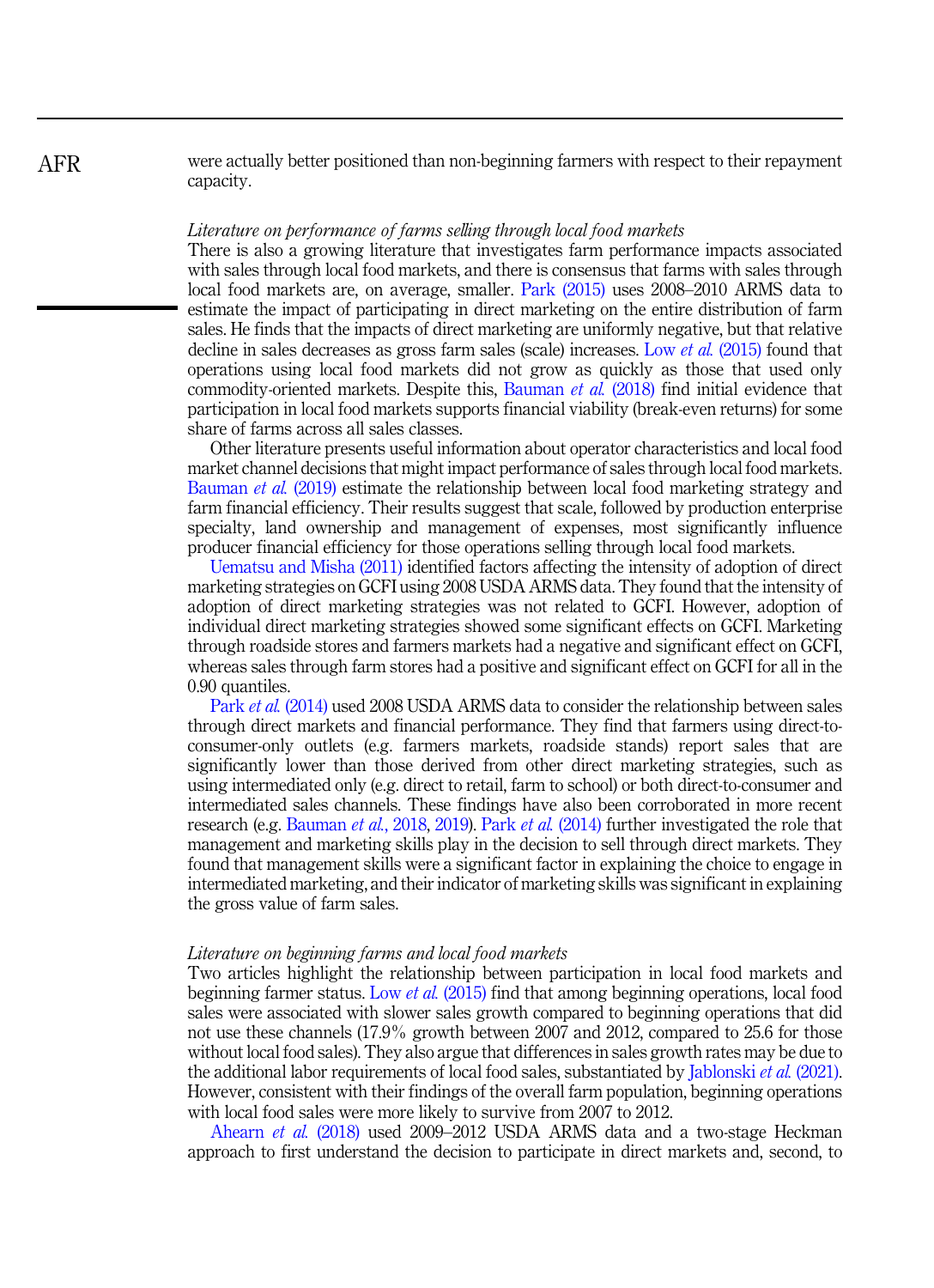estimate the financial performance of farms and ranches that sell through local food markets. They used two measures of financial performance to reflect short-term performance (GCFI) and long-term performance (ROA), finding that the factors affecting farm financial performance varied significantly across these two measures. For example, being a beginning farmer was negatively related to short-term performance of GCFI but positively related to the long-term performance measure of ROA.

This research builds on the work of [Ahearn](#page-15-0) et al. (2018) in using GCFI and ROA to evaluate how short- and long-term measures of financial performance differ across four local food market type classifications: direct-to-consumer sales at farmers markets, other direct-toconsumer sales, direct-to-retail sales and direct-to-regional distributor or institution sales. Given findings of previous research indicating that farm performance varies across type of local food market (e.g. [Bauman](#page-15-0) et al., 2018, [2019](#page-15-0); Park et al.[, 2014\)](#page-16-0), understanding differential impacts of participation in different types of local food markets on the financial performance of beginning farmers may be important.

#### Data and methods

To examine the differences between local food market classifications and short- and longterm financial performance measures, we use the 2013–2016 USDA Agricultural Resource Management Survey (ARMS) data.

The ARMS is USDA's primary source of information on the financial condition of US farm businesses. It is a nationally representative survey that targets 30,000 farms annually in the 48 contiguous states [\[2\]](#page-14-0) and utilizes a complex survey design (i.e. complex stratified, multipleframe and probability-weighted). ARMS is conducted in three phases. We use Phase III data, which are collected at the whole-farm level and focus on farm income and expenditures, farm financial arrangements and other characteristics of the farm business and farm household ([Katchova, 2015\)](#page-16-0).

Since 2008, ARMS has included questions about farm sales through local food channels and provided a sufficiently large sample of producers participating in these markets ([Low and Vogel, 2011](#page-16-0)). Although the ARMS is congressionally mandated to focus on the core agricultural states [[3](#page-14-0)], beginning in 2013, its design was changed to increase sample coverage among very small farms and somewhat expand its geographic representation. Hence, Low *et al.* [\(2015\)](#page-16-0) predicted that as of 2013, the survey would have reduced variation regarding farmer participation in local and regional food systems [[4](#page-15-0)].

Starting in 2013 (and through 2016), the Phase III USDA ARMS includes more detailed questions about local food channels. ARMS participants were asked to report if they produced, raised or grew commodities for human consumption that were sold directly to (1) individual consumers, (2) retail outlets or (3) institutions. Subsequently, they were asked to provide the monetary amounts received from selling (1) directly to consumers at farmers markets; (2) directly to consumers through on-farm stores, u-picks, roadside stands or CSAs; (3) to local retail outlets, such as restaurants or grocery stores; (4) to regional distributors, such as food hubs; or (5) to local institutional outlets, such as schools or hospitals [\(USDA ERS,](#page-17-0) [2019b\)](#page-17-0). Accordingly, we use data from 2013–2016 [\[5\]](#page-15-0).

Due to the small sample size of farmers and ranchers participating in local food marketing channels, we pool data across years. Following the USDA's definition of a farm, we drop all observations with GCFI of less than \$1,000 ([Hoppe, 2014\)](#page-15-0), and we exclude all nonfamily farms.

ARMS is a multiphase, multi-frame, stratified and probability-weighted sampling design. Sample weights are created in ARMS, so the sample of farms included in each year of the data expands to the US farm population and targets are met in terms of number of farms by state, harvested acres for major crops, total production by commodity, etc. [\(Katchova, 2015](#page-16-0)). Given the unique nature of the subsample of the population we

Beginning farms and local food markets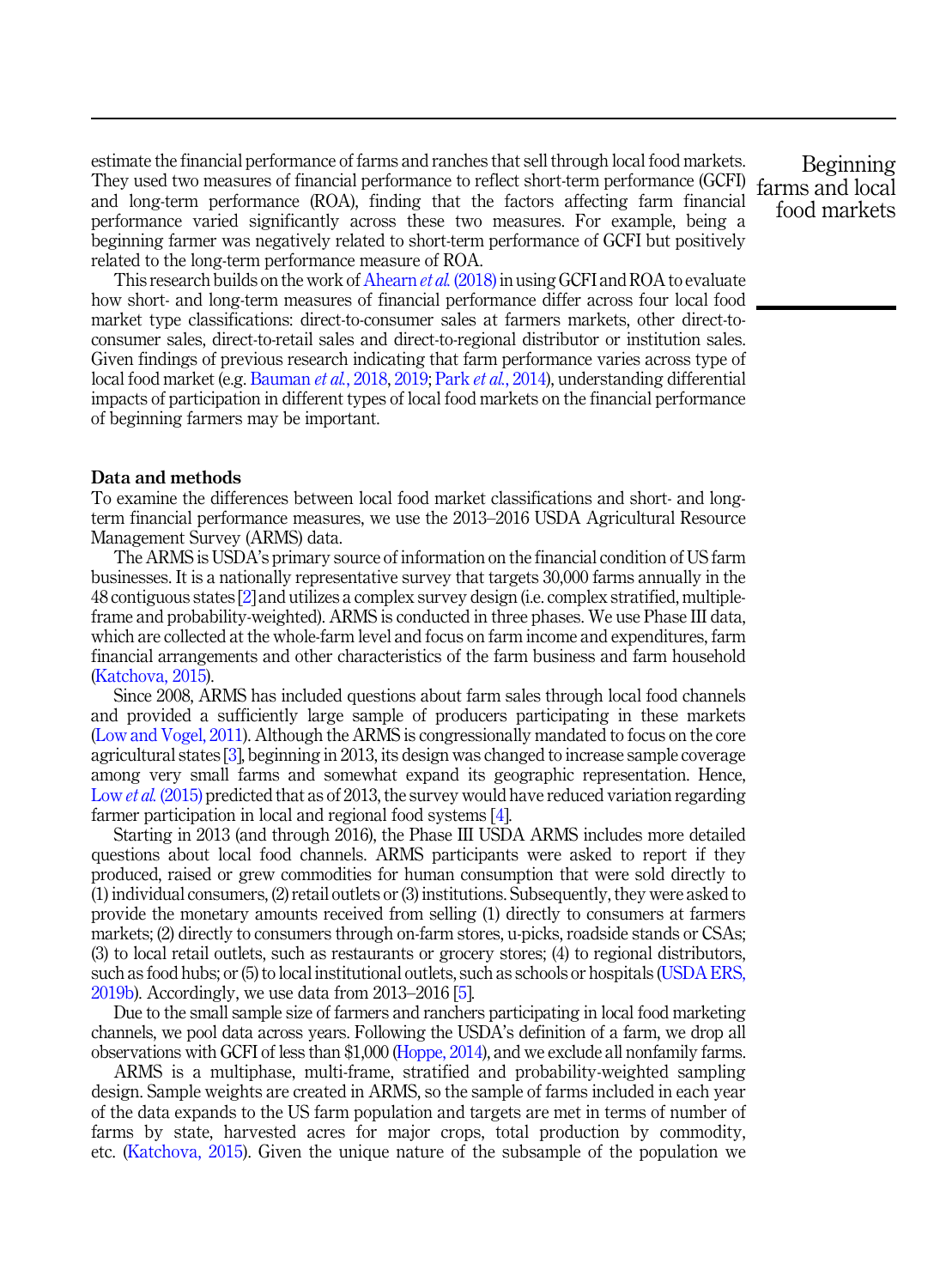are evaluating in this paper (producers that participate in local food markets), ARMS expansion weights are not based on the population level characteristics of this group [\[6\]](#page-15-0).

Following Low et al. [\(2015\),](#page-16-0) [Low and Vogel \(2011\)](#page-16-0) and [Jablonski](#page-16-0) et al. (2021), we interpret farms that did not report local food sales as having zero local food sales [\[7\]](#page-15-0) and define local food participants as those who reported positive sales through at least one local food marketing channel rather than those who simply replied affirmatively regarding the use of local food marketing channels. This gives us a sample of 3,908 producers reporting positive local food sales. We subdivide our sample of farms with local food sales by market channels: farmers market, other direct (on-farm stores, u-pick, road-side stand and CSA), retail (restaurants, grocery stores), distributor/institution (food hub, Internet aggregator, school, hospital and other business providing dining services) and by scale levels of \$1,000 to \$74,999, \$75,000 to \$349,999, \$350,000 to \$1M and over \$1M, following [Bauman](#page-15-0) et al. (2019) and [Jablonski](#page-16-0) et al. (2021). Based on results from [Bauman](#page-15-0) et al. (2018, [2019\)](#page-15-0) not specific to beginning operations, we expect larger scale operations, as well as those selling through intermediated markets (i.e. retail, distributor/institution) to be more profitable (as measured by net farm income).

To mitigate potential bias from outliers we winsorize financial variables ([Hastings](#page-15-0) *et al.*, [1947\)](#page-15-0), where extreme values are replaced by less extreme ones. In this approach, for variables with outliers that can take on any value, observations below the 1st percentile and above the 99th percentile are given the value at the 1st and 99th percentile, respectively. For all variables with outliers that can only take positive values, we winsorize observations at the 99th percentile. The winsorizing vector is:

$$
g(x) = \begin{cases} -c & \text{for } x \leq -c \\ x & \text{for } |x| < c \\ c & \text{for } x \geq c \end{cases} \tag{1}
$$

Where  $g(x)$  is defined as the winsorizing vector, x is an observation and c is the value at the selected quantile.

To address our main research question, we compare financial and farm characteristics for beginning and non-beginning farmers and ranchers. We follow [Key](#page-16-0) [and Lyons \(2019\)](#page-16-0) and define beginning farmers as first-generation, beginning operations in which all operators have no more than 10 years of experience as a farm or ranch operator. We conduct unpaired  $t$ -tests (Welch's two-sample  $t$ -test) to compare differences in means of financial performance measures for beginning and non-beginning farmers and ranchers.

Financial performance is evaluated using revenue, profit and efficiency measures. First, we compare farm performance by studying the differences between the reported dollar estimates of GCFI and NFI by beginning farmer classification. GCFI includes all revenue sources generated due to farm activities while NFI subtracts all cash and non-cash operating and ownership expenses from GCFI ([Ahearn](#page-15-0) et al., 2018). Understanding that farm size and scale may impact a farms' ability to generate profit over time, each of these measures is also standardized by farm size, measured by acres operated.

Second to study farm sales characteristics and its impact on revenue generation we decompose GCFI by market channels: farmers markets, other direct sales, retail sales and distributor/institutional sales to determine the impact of each market on overall revenue accumulation. To further understand a farm's market diversification strategy, we create a market channel diversification index, such that,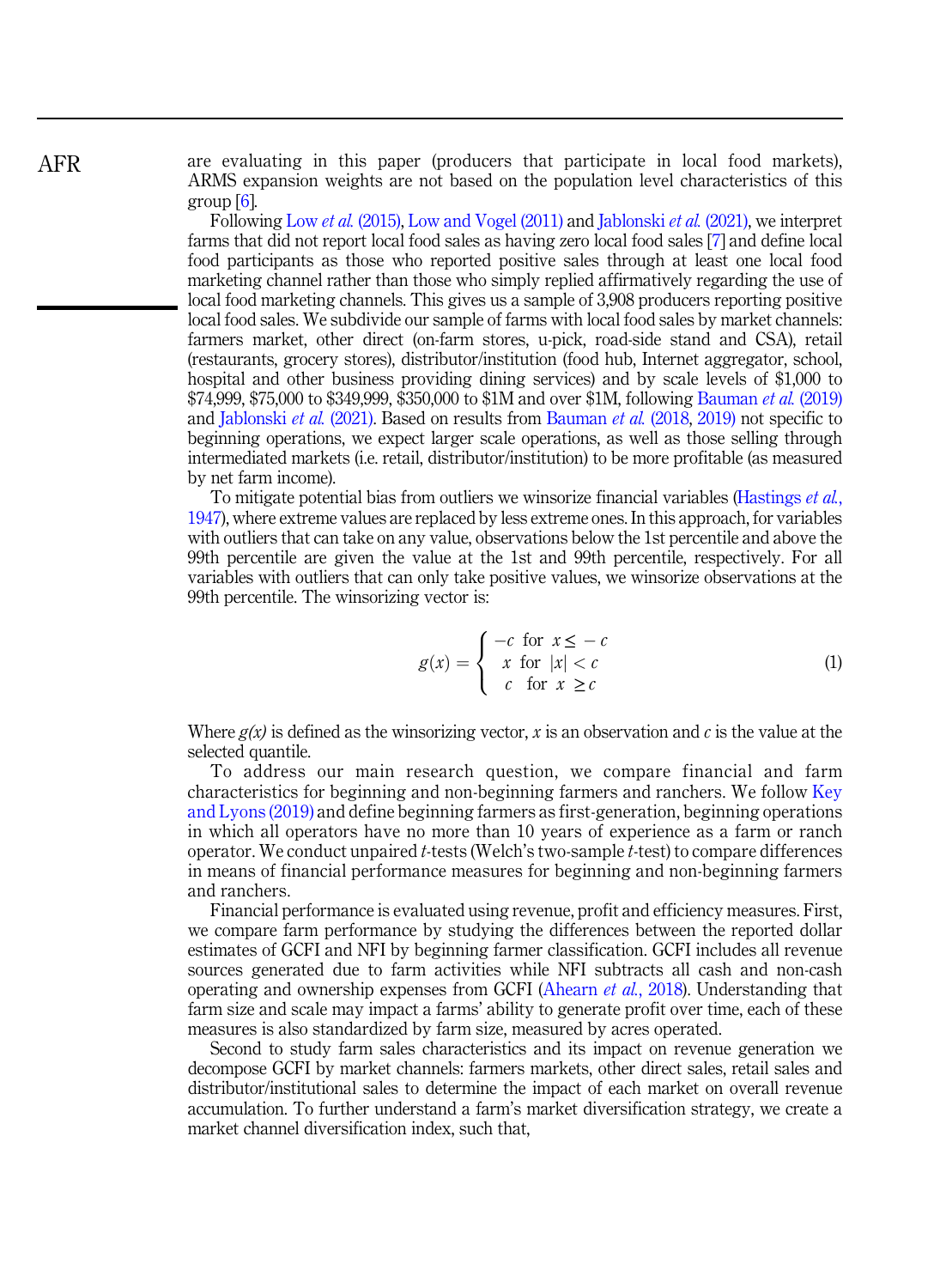Market channel diversification index  $= 1 -$  (farmers' market share of GCFI<sup>2</sup> + other direct sales share of  $GCFI<sup>2</sup>$ + retail sales share of  $GCFI<sup>2</sup>$ + institutional sales share of  $GCFI<sup>2</sup>$ + distributor sales share of  $GCFI<sup>2</sup>$ )

The market channel diversification index, calculated similarly to a Herfindahl index, is bounded by 0 and 1, where an index of zero is a producer selling through one local food marketing channel (i.e. not diversified) and as the index value gets larger it indicates the producer is selling through more market channels (i.e. more diversified). For example, if a farmer sold through all four marketing channels, with each representing 25% of the farmer's GCFI, the index would be  $(1-(0.25^2 + 0.0.25^2 0.25^2 0.25^2)) = 0.75$ .

Third, we compare the financial performance of beginning and not beginning farms across financial performance measures and market channels. This includes evaluating the nominal value of GCFI and NFI in addition to standardizing these measures by farm size, as measured with acres operated. While NFI provides an estimate of profit at a dollar value, in local foods research, the ROA measure is important as it includes the costs associated with unpaid labor and management. These unpaid measures have been found to be important in previous research, which demonstrates the additional labor requirements associated with these channels ([Ahearn](#page-15-0) *et al.*, 2018; [Jablonski](#page-16-0) *et al.*, 2021). Here, ROA is calculated as NFI less an estimate of unpaid labor and management and before interest payments, divided by the value of farm assets. We also evaluate labor efficiency by comparing labor expense as a percent of total variable expenses.

Finally, following USDA, Economic Research Service (ERS) and ARMS disclosure rules, we conducted dominance testing on all data and dropped any statistic for which any observation made up 45% or more of the total.

#### Results

[Table 1](#page-7-0) provides summary statistics for all variables used in this analysis. Approximately, 17% of our local food producers report being beginning operations. On average, local food operations report \$533,250 in GCFI (\$6,965 per acre), or \$55,486 (\$657 per acre) at the 50th percentile and \$311,775 (\$2,181 per acre) at the 75th percentile. Average NFI reported is \$114,296 (\$2,053 per acre). The average ROA is  $-7\%$ , or  $-2.8\%$  at the 50th percentile, and 1.8% at the 75th percentile. A total of 54% of local food operations report a positive labor expense.

[Table 2](#page-7-0) presents summary statistics for the percent of farmers and ranchers reporting positive sales or expenditures in reported categories. Other direct sales are the most commonly utilized local food channel (56%) followed by farmers' market sales (41%), retail sales (25%) and distributor/institution sales (16%). On average, operations reported one type of local food channel as dominant (representing >50% of total GCFI), which is reflected in a relatively low average market channel diversification index of 0.1. For operations with sales through other direct channels, these sales make up 79% of GCFI on average. For operations with farmers' market sales, those sales made up 75% of GCFI. Retail sales made up 56% of GCFI for those operations with retail sales. Lastly, distributor or institutional sales made up 66% of GCFI for those that primarily sold through those channels.

Beginning farms and local food markets

(2)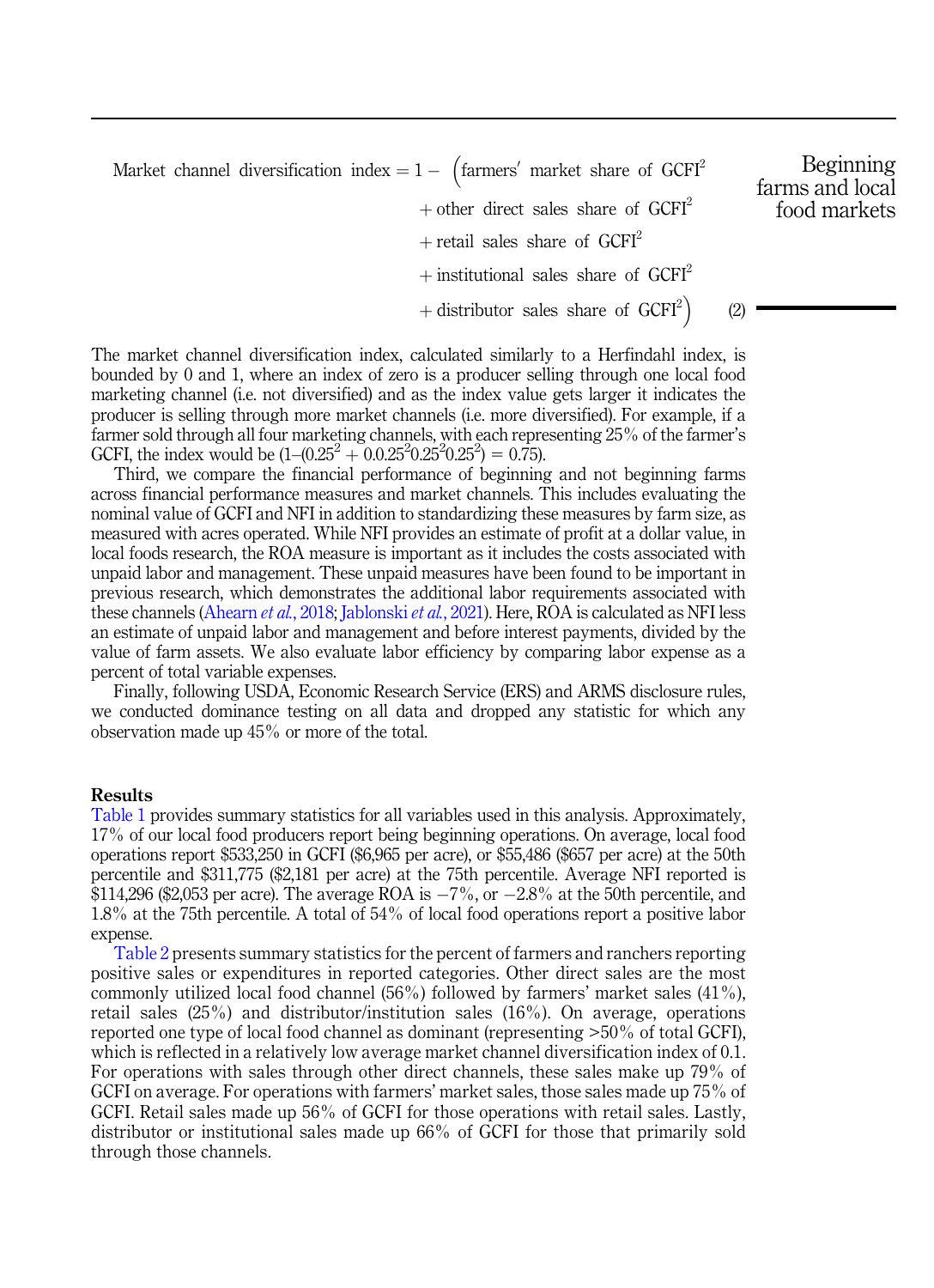<span id="page-7-0"></span>

| AFR                                            | Statistic                                                                                                                                                                                                    | Mean                     | St. dev.               | 25th<br>percentile     | 50th<br>percentile | 75th<br>percentile      |  |  |
|------------------------------------------------|--------------------------------------------------------------------------------------------------------------------------------------------------------------------------------------------------------------|--------------------------|------------------------|------------------------|--------------------|-------------------------|--|--|
|                                                | Gross cash farm income (GCFI), \$<br>Gross cash farm income per acre,<br>$\frac{\text{g}}{\text{arc}}$                                                                                                       | 533,250<br>6,965         | 1,566,293<br>47,169    | 11,183<br>205          | 55,486<br>657      | 311,775<br>2,181        |  |  |
|                                                | Net farm income, \$<br>Net farm income per acre, \$/acre                                                                                                                                                     | 114,296<br>2,053         | 492,605<br>23,805      | $-6,143$<br>$-86.431$  | 9,095<br>100       | 62,473<br>680           |  |  |
|                                                | Rate of return on assets (ROA), %<br>Acres operated<br>Ratio of owned to operated acres, %                                                                                                                   | $-7.002$<br>410<br>0.865 | 32.432<br>944<br>0.768 | $-10.368$<br>22<br>0.5 | $-2.818$<br>88     | 1.873<br>316<br>1       |  |  |
|                                                | Total variable cost, \$<br>All operators beginning farmers (0/<br>1)                                                                                                                                         | 335,830<br>0.167         | 1,003,927<br>0.373     | 9,618<br>$\mathbf{0}$  | 36,500<br>$\left($ | 184,792<br>$\mathbf{0}$ |  |  |
|                                                | Market channel diversification<br>index                                                                                                                                                                      | 0.100                    | 0.186                  | $\mathbf{0}$           | $\Omega$           | 0.100                   |  |  |
|                                                | Note(s): $N = 3.908$<br>Market channel diversification index = $1 - (\text{farmers}' \text{ market share of GCFI}^2 + \text{other direct sales})$                                                            |                          |                        |                        |                    |                         |  |  |
| Table 1.                                       | share of $GCFI2 + \text{retail sales share of } GCFI2 + \text{institutional sales share of } GCFI2$<br>$+$ distributor sales share of GCFI <sup>2</sup> )                                                    |                          |                        |                        |                    |                         |  |  |
| Summary statistics for<br>local food producers | <b>Source(s):</b> Agricultural Resource Management Survey (ARMS) 2013–2016. Outliers are winsorized at the 1st<br>and/or 99th percentiles. No sampling weights are used due to unique aspects of this sample |                          |                        |                        |                    |                         |  |  |

|                                                                       | <b>Statistic</b>                                                                                                                                                                                                                     | % reporting positive<br>sales/expenditures | Mean  | St.<br>dev. | 25 <sub>th</sub><br>percentile | 50 <sub>th</sub><br>percentile | 75th<br>percentile |
|-----------------------------------------------------------------------|--------------------------------------------------------------------------------------------------------------------------------------------------------------------------------------------------------------------------------------|--------------------------------------------|-------|-------------|--------------------------------|--------------------------------|--------------------|
|                                                                       | Labor expense as a $\%$<br>of total variable cost                                                                                                                                                                                    | 54%                                        | 0.291 | 0.226       | 0.090                          | 0.254                          | 0.453              |
|                                                                       | Farmers market sales<br>share of GCFI                                                                                                                                                                                                | 41%                                        | 0.755 | 0.342       | 0.500                          | 1.000                          | 1.000              |
|                                                                       | Other direct sales<br>share of GCFI                                                                                                                                                                                                  | 56%                                        | 0.791 | 0.326       | 0.604                          | 1.000                          | 1.000              |
|                                                                       | Retail sales share of<br><b>GCFI</b>                                                                                                                                                                                                 | 25%                                        | 0.556 | 0.368       | 0.200                          | 0.519                          | 1.000              |
| Table 2.<br>Summary statistics for<br>local food producers            | Distributor/<br>institutional sales<br>share of GCFI                                                                                                                                                                                 | 16%                                        | 0.662 | 0.396       | 0.203                          | 0.922                          | 1.000              |
| reporting positive sales<br>or expenditures in<br>reported categories | Note(s): $N = 3.908$<br><b>Source(s):</b> Agricultural Resource Management Survey (ARMS) 2013–2016. Outliers are winsorized at the 1st<br>and/or 99th percentiles. No sampling weights are used due to unique aspects of this sample |                                            |       |             |                                |                                |                    |

In [Table 3](#page-8-0), we present the summary statistics for local food producers by market channel, separating the results by beginning and non-beginning farmer operations. Non-beginning farm operations perform better than beginning farmers across all financial measures and market channels, with the exception of GCFI per acre and NFI per acre, where the differences are not significant except for retail sales where in both cases non-beginning farmers perform better.

On average, beginning farms selling through all markets had negative ROA. Similarly, non-beginning operations had negative average ROA for all channels except sales to distributors and institutions. However, ROA was less negative for non-beginning operations compared to beginning operations. For both beginning and non-beginning operations, farms with sales through distributors and institutions farmed the most acres (320 and 559, respectively).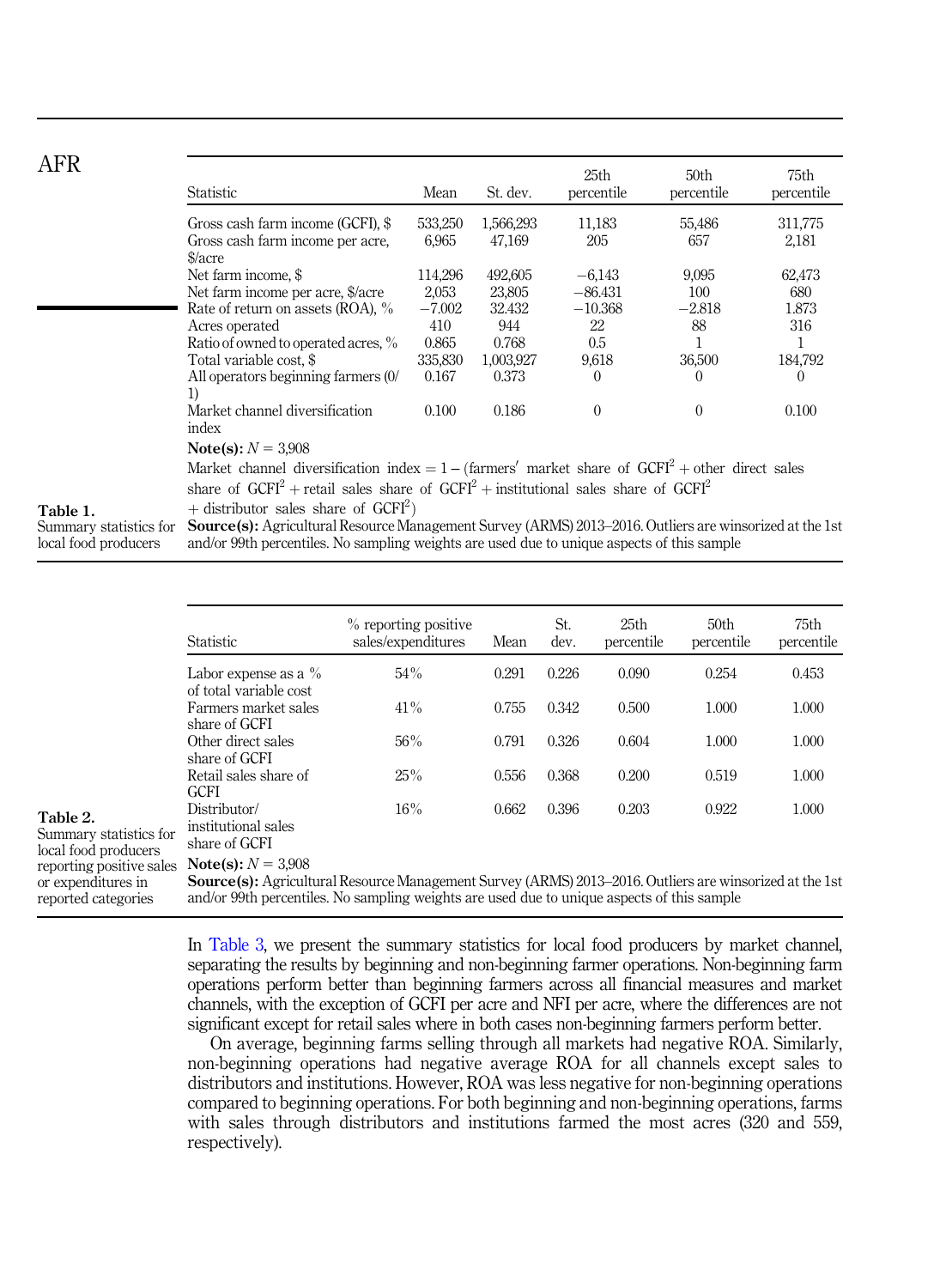<span id="page-8-0"></span>

| Variable                                                      | Farmers market,<br>$N = 1,592$ | Other direct,<br>$N = 2,190$      | Retail,<br>$N = 988$          | Distributor and<br>institutional,<br>$N = 639$ | Beginning<br>farms and local<br>food markets |
|---------------------------------------------------------------|--------------------------------|-----------------------------------|-------------------------------|------------------------------------------------|----------------------------------------------|
| Gross cash<br>farm<br>income, (\$)                            |                                |                                   |                               |                                                |                                              |
| Beginning<br>farmer                                           | $96,443***$ (202,622)          | 122,255*** (321,652)              | 202,993*** (470,899)          | $677,176***$ $(1,512,105)$                     |                                              |
| Not beginning<br>farmer                                       | 378,329 (1,027,125)            | 462,117 (1,326,727)               | 951,016 (2,146,338)           | 1,426,227 (2,719,314)                          |                                              |
| Gross cash<br>farm income<br>per acre,<br>(\$/acre)           |                                |                                   |                               |                                                |                                              |
| Beginning                                                     | 5,046 (22,888)                 | 4,731 (23,044)                    | $7,219$ (22,784)              | 28,986 (114,462)                               |                                              |
| farmer<br>Not beginning<br>farmer                             | 6,892 (52,350)                 | 4,051 (24,187)                    | 15,179 (82,846)               | 10,549 (40,723)                                |                                              |
| Net farm<br>income, \$<br>Beginning<br>farmer                 | 17,776 **** (84,039)           | $22,272$ <sup>***</sup> (210,914) | $25,351$ (293,434)            | $160,648$ (645,185)                            |                                              |
| Not beginning<br>farmer                                       | 77,585 (370,725)               | 94,039 (411,651)                  | 207,507 (660,292)             | 321,804 (854,164)                              |                                              |
| Net farm<br><i>income</i> per<br>acre, \$/acre<br>Beginning   | 995 (7,856)                    | 786 (7,403)                       | $1,198$ (12,059)              | 10,780 (47,929)                                |                                              |
| farmer<br>Not beginning<br>farmer                             | 2,040 (26,686)                 | 977 (11,797)                      | 4,550 (44,817)                | 2,773 (14,518)                                 |                                              |
| Return on<br>assets, %                                        |                                |                                   |                               |                                                |                                              |
| Beginning                                                     | $-18.3$ <sup>****</sup> (43.2) | $-19.6$ *** (44.3)                | $-19.3$ <sup>***</sup> (48.7) | $-9.18***$ (53.7)                              |                                              |
| farmer<br>Not beginning<br>farmer                             | $-7.09(29.4)$                  | $-5.66(27.9)$                     | $-1.44(31.0)$                 | 3.80(33.3)                                     |                                              |
| Acres operated<br>Beginning                                   | $122^{***}$ (327)              | $175***(616)$                     | $195***$ (636)                | $320^{***}$ (979)                              |                                              |
| farmer<br>Not beginning<br>farmer                             | 417 (971)                      | 424 (917)                         | 468 (986)                     | 559 (1,089)                                    |                                              |
| Labor expense<br>as a percent of<br>total variable<br>expense |                                |                                   |                               |                                                |                                              |
| Beginning<br>farmer                                           | $0.127***$ $(0.212)$           | $0.118***(0.203)$                 | $0.200^{***}$ (0.249)         | $0.232***$ (0.255)                             |                                              |
| Not beginning<br>farmer                                       | 0.158(0.223)                   | 0.152(0.213)                      | 0.257(0.249)                  | 0.295(0.246)                                   | Table 3.<br>Summary statistics for           |
|                                                               |                                |                                   |                               | (continued)                                    | local food producers by<br>market channel    |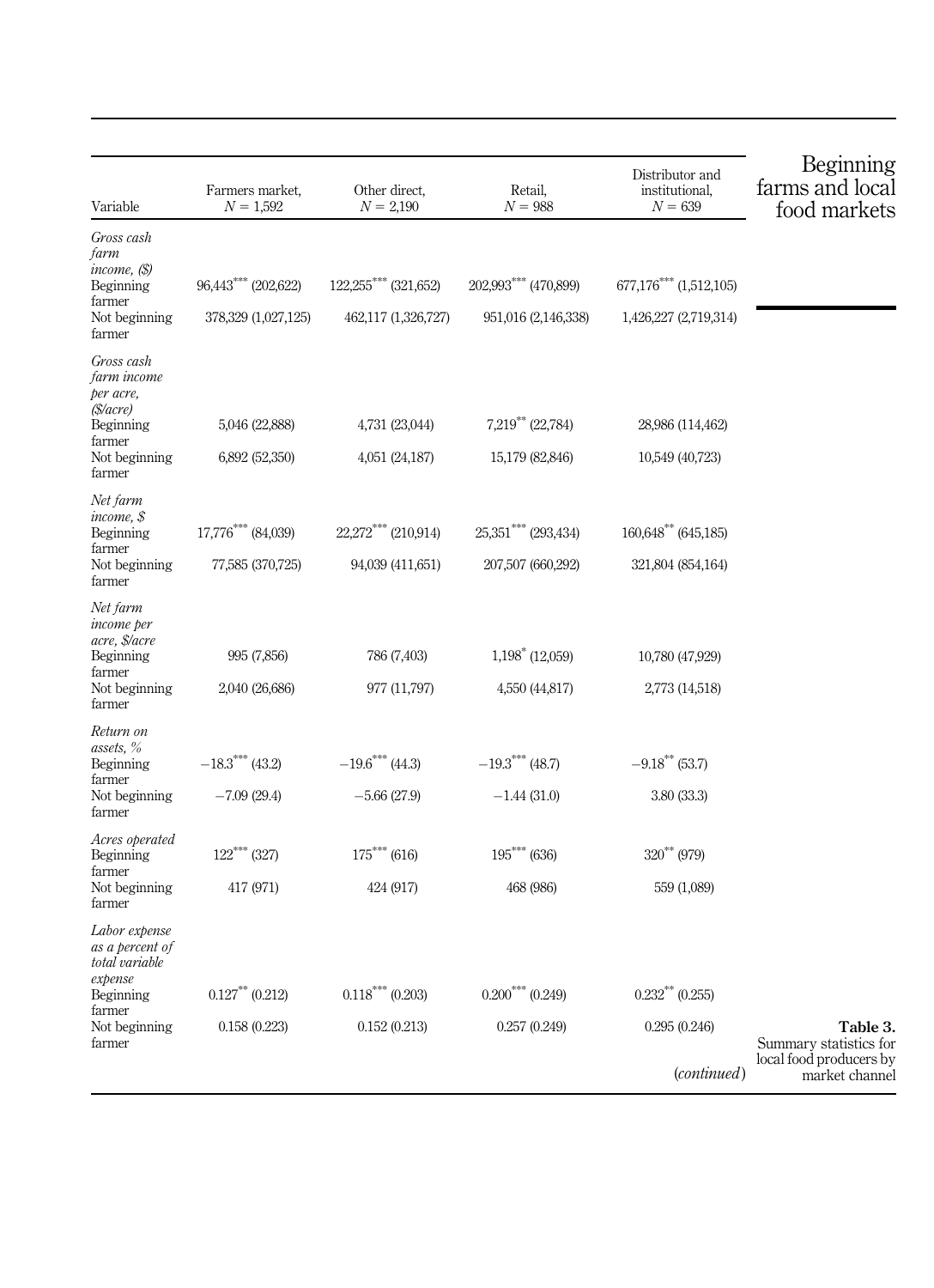|--|

| Variable                                                | Farmers market,<br>$N = 1,592$ | Other direct,<br>$N = 2,190$ | Retail,<br>$N = 988$                                                                                                                                                                                                                                                                                                                                     | Distributor and<br>institutional,<br>$N = 639$ |
|---------------------------------------------------------|--------------------------------|------------------------------|----------------------------------------------------------------------------------------------------------------------------------------------------------------------------------------------------------------------------------------------------------------------------------------------------------------------------------------------------------|------------------------------------------------|
| Farmers<br>market<br>sales share<br>of GCFI             |                                |                              |                                                                                                                                                                                                                                                                                                                                                          |                                                |
| Beginning<br>farmer                                     | 0.744(0.345)                   | 0.092(0.218)                 | 0.169(0.270)                                                                                                                                                                                                                                                                                                                                             | 0.102(0.223)                                   |
| Not beginning<br>farmer                                 | 0.758(0.342)                   | 0.082(0.203)                 | 0.166(0.277)                                                                                                                                                                                                                                                                                                                                             | 0.089(0.215)                                   |
| Other direct<br>sales share<br>of GCFI                  |                                |                              |                                                                                                                                                                                                                                                                                                                                                          |                                                |
| Beginning<br>farmer                                     | 0.138(0.262)                   | 0.788(0.327)                 | $0.255$ <sup>**</sup> $(0.317)$                                                                                                                                                                                                                                                                                                                          | 0.174(0.311)                                   |
| Not beginning<br>farmer                                 | 0.118(0.239)                   | 0.792(0.326)                 | 0.201(0.289)                                                                                                                                                                                                                                                                                                                                             | 0.125(0.248)                                   |
| Retail sales<br>share of GCFI                           |                                |                              |                                                                                                                                                                                                                                                                                                                                                          |                                                |
| Beginning<br>farmer                                     | 0.087(0.198)                   | 0.089(0.210)                 | 0.533(0.372)                                                                                                                                                                                                                                                                                                                                             | 0.113(0.242)                                   |
| Not beginning<br>farmer                                 | 0.088(0.210)                   | 0.085(0.211)                 | 0.561(0.367)                                                                                                                                                                                                                                                                                                                                             | 0.115(0.227)                                   |
| Distributor/<br>Institutional<br>sales share<br>of GCFI |                                |                              |                                                                                                                                                                                                                                                                                                                                                          |                                                |
| Beginning<br>farmer                                     | 0.032(0.139)                   | 0.031(0.144)                 | $0.043***$ (0.143)                                                                                                                                                                                                                                                                                                                                       | 0.611(0.421)                                   |
| Not beginning<br>farmer                                 | 0.036(0.154)                   | 0.041(0.165)                 | 0.073(0.202)                                                                                                                                                                                                                                                                                                                                             | 0.671(0.391)                                   |
| Market channel<br>diversification<br>index              |                                |                              |                                                                                                                                                                                                                                                                                                                                                          |                                                |
| Beginning<br>farmer                                     | 0.174(0.227)                   | 0.144(0.213)                 | 0.291(0.232)                                                                                                                                                                                                                                                                                                                                             | 0.196(0.236)                                   |
| Not beginning<br>farmer                                 | 0.161(0.220)                   | 0.138(0.210)                 | 0.279(0.225)                                                                                                                                                                                                                                                                                                                                             | 0.203(0.230)                                   |
| 5% level and $*$ at the 10% level                       |                                |                              | <b>Note(s):</b> Means are presented with standard deviation in parentheses, $N = 3,908$ . Beginning farmer is defined<br>as all operators on the farm/ranch having operated a farm or ranch for 10 years or less. Pairwise tests are<br>conducted to compare means across beginning farmer type, *** statistical significance at the 1% level, ** at the |                                                |

+ distributor sales share of  $GCFI<sup>2</sup>$ )

Source(s): Agricultural Resource Management Survey (ARMS) 2013-2016. Outliers are winsorized at the 1st Table 3. and/or 99th percentiles. No sampling weights are used due to unique aspects of this sample

> For beginning farmers, on average, those with sales through distributors and institutions performed the best across all financial characteristics, including having the highest GCFI (\$677,176), GCFI per acre (\$28,986), NFI (\$160,648), NFI per acre (\$10,780) and least negative ROA (-9.18%) [\[8\]](#page-15-0). On average, beginning operations that reported some sales through intermediated markets (direct-to-retail or direct-to-distributor or institution sales) performed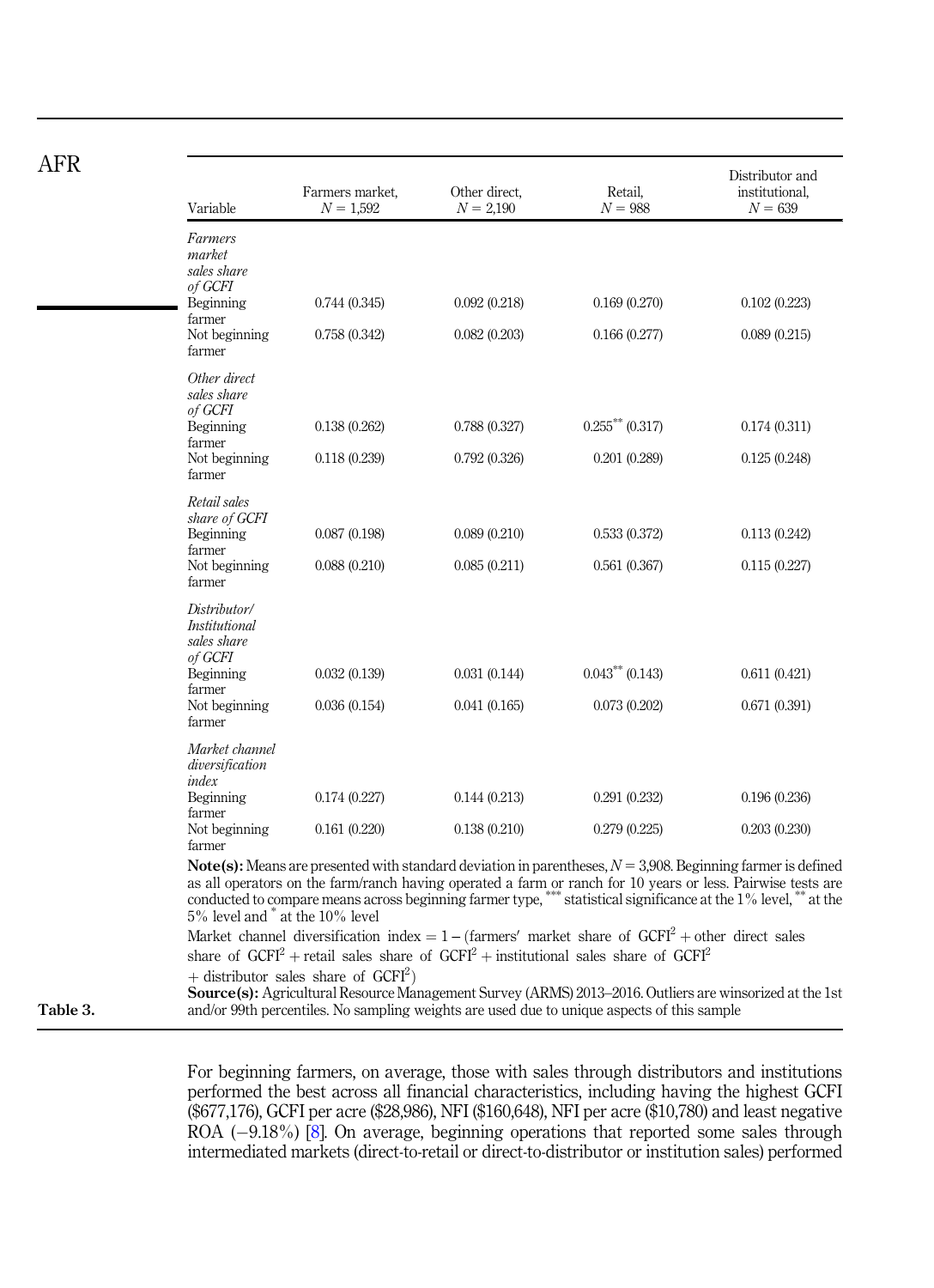better than those beginning operations that reported some direct-to-consumer sales (either through farmers markets or other direct channels). On average, beginning operations with farms and local intermediated sales had a higher GCFI, GCFI per acre, NFI and NFI per acre.

When looking at sales through each of the four market channels as a share of GCFI, we see almost no significant differences across beginning farmer status (the exceptions are for other direct sales share of GCFI for retail sales, and distributor/institutional sales share of GCFI for retail sales) [\(Table 3\)](#page-8-0). For both beginning and non-beginning operations, those with sales through retailers had the highest market channel diversification index (0.29 and 0.28, respectively), implying relatively low market channel diversification across all samples. Across both beginning and non-beginning operations, for those with farmers markets sales, 75% of GCFI is from these markets; for the other direct sales category, 79% of GCFI is from these markets; for retail sales, 53–56% of GCFI is from these markets; and for distributor or institutional sales, 61–67% of sales are from these markets. This means that, similar to the results for the entire local food sample, both beginning and non-beginning operations heavily rely on their primary channel for the majority of their revenue.

Turning to expenses, beginning and non-beginning operations spend a significantly different share of their total variable expense on labor across all market channels, with nonbeginning operations devoting larger shares to labor. Beginning operations had the lowest average labor expense as a percent of total variable expenses for other direct markets (12%), followed by farmers markets (13%), sales to retail (20%) and distributors and institutions (23%). Interestingly, this means that on average, the market with the highest labor expense as a percent of total variable expense (distributors and institutions) was also the top performing for GCFI and net income, implying investments in labor were well-utilized by those farms.

Finally, we divide the summary statistics for beginning and non-beginning operations by market channel and scale (GCFI). As we evaluate GCFI by scale and market channel, across all channels we see significant differences across very small and large scales (\$1,000 to \$74,999 and >\$1 million in GCFI) ([Figure 1](#page-11-0)). For both these very small and large operations, non-beginning operations outperform beginning operations in all market channels. When we take a closer look at our long-term financial indicator, ROA ([Figure 2](#page-12-0)), we find that it is only the smallest sales class (less than \$75,000 in GCFI) that non-beginning operations outperformed beginning operations across all market channels, with a less negative ROA. For every other sales class and market channel, there are no significant differences between beginning and non-beginning operations.

Perhaps, even more important than a comparison between beginning and non-beginning operations is recognizing, that local food markets offer a path to profitability, even at a small scale. Beginning operations in the \$75,000 to \$349,000 sales class with sales to distributors and institutions had an average ROA of over 10%. In addition, average ROA was more than 0 for all beginning farmer market channels starting at a GCFI scale of \$350,000. Similarly, average NFI is positive for beginning farmer operations across all market channels once they scale up to more than \$75,000 in GCFI sales (see [Table 4](#page-13-0)).

#### Discussion and implications

This research used 2013–2016 USDA ARMS data to examine the relationship between financial measures and local food market channel selection for beginning farmers and ranchers. A particular contribution of this work was to differentiate four types of local food markets and use short- and long-term indicators of financial performance. Our results point to four potential implications for supporting beginning operations.

#### Local foods channels as viable market opportunities for beginning operations

First, we see clear evidence that, for beginning operations above \$75,000 in GCFI, local food markets allow them to be profitable (defined as positive NFI per acre or ROA) on average.

Beginning food markets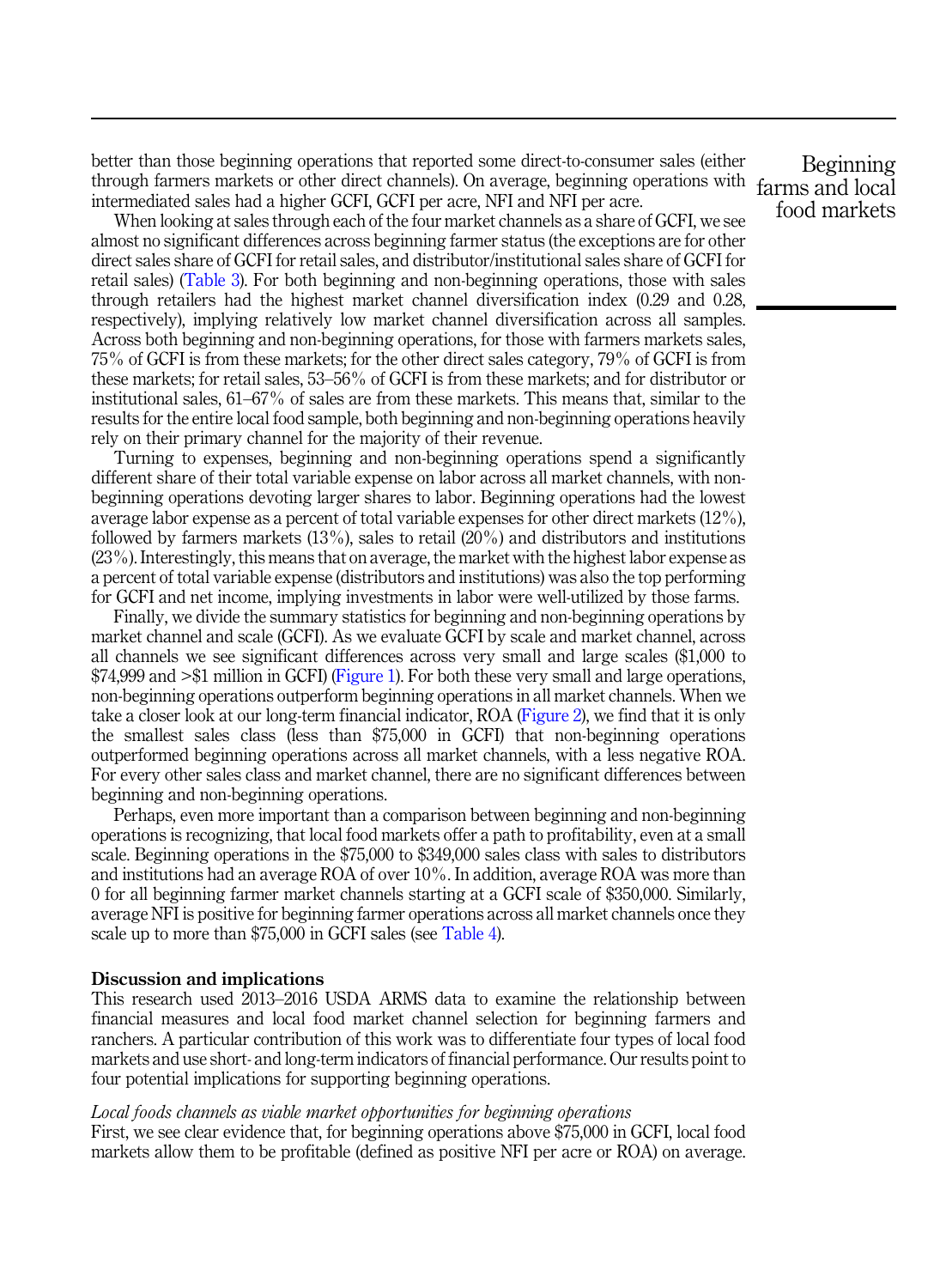<span id="page-11-0"></span>

**Note(s):** Beginning farmer is defined as all operators on the farm/ranch having operated a farm or ranch for 10 years or less. Pairwise tests are conducted to compare means across beginning farmer type, \*\*\* represents statistical significance at the 1% level, \*\* at the 5% level and \* at the 10% level

**Source(s):** Agricultural Resource Management Survey (ARMS) 2013-2016. Outliers are winsorized at the 99th percentile. No sampling weights are used due to unique aspects of this sample

Given that only 28% of all beginning farmers (not just those selling through local food markets) have positive ROA and 58% have positive NFI, differentiation through local food markets seems to be a promising strategy. However, we see that local marketing strategies are labor intensive (as illustrated by the increasing relative share of labor in expenses as farms grow in scale). And that on average, the market with the highest labor expense as a percent of total variable expense (distributors and institutions) was also the top performing for GCFI and NFI, implying investments in labor were well-utilized by those farms. If the returns are sufficient to pay wages that attract and retain skilled workers, this could be another competitive advantage for these farms, but given historic and continuing challenges in retaining farm workers due to seasonality, demanding work and perceptions of low earnings, this dependence on labor should be noted.

#### Short-term vs. long-term financial performance and lean management

Second, we found differences when using short-term and long-term financial performance indicators for beginning operations. We find that for very small and large-scale operations non-beginning operations outperform beginning operations when we consider our short-term financial measure, GCFI. When we consider our long-term financial measure, ROA, only at the very smallest sales class to non-beginning operations outperform beginning operations [[9](#page-15-0)]. This may be due to the findings of [Bauman](#page-15-0) *et al.* (2019), which show that the most efficient local food operations tend to operate with a lean model and are less likely to own assets until their scale allows them to be fully utilized. Given that non-beginning operations tend to be larger, they also have greater ability to spread out their fixed expenses.

Figure 1. Gross cash farm income by market channel, comparing beginning and not beginning farmers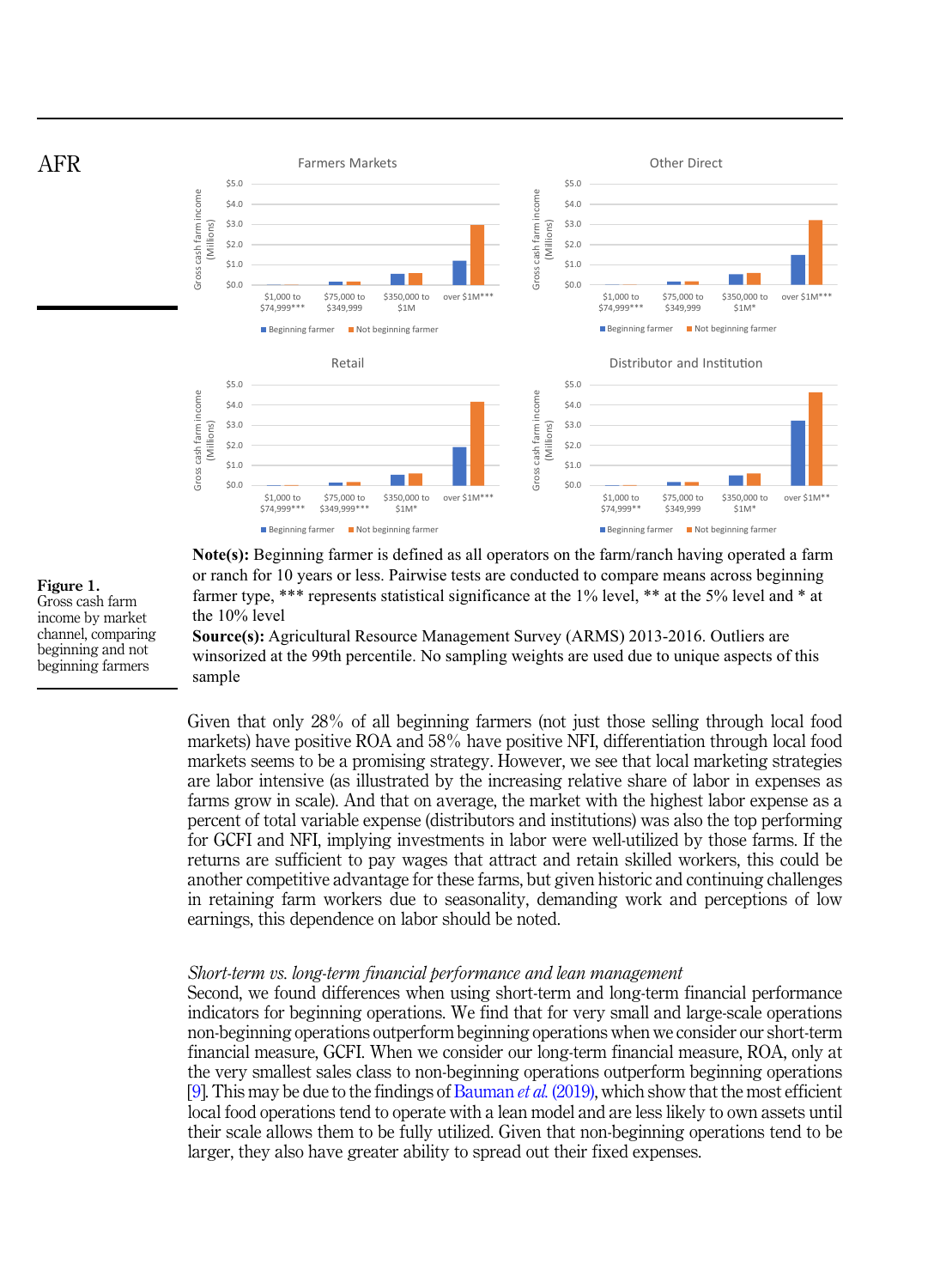<span id="page-12-0"></span>

**Note(s):** Beginning farmer is defined as all operators on the farm/ranch having operated a farm or ranch for 10 years or less. Pairwise tests are conducted to compare means across beginning farmer type, \*\*\* represents statistical significance at the 1% level, \*\* at the 5% level and \* at the 10% level

**Source(s):** Agricultural Resource Management Survey (ARMS) 2013-2016. Outliers are winsorized at the 1st and 99th percentiles. No sampling weights are used due to unique aspects of this sample

Figure 2. Return on assets by market channel, comparing beginning and not beginning farmers

This finding also resonates with previous research and reports on beginning operations (e.g. [Ackoff](#page-15-0) *et al.*, 2017), which indicate that access to land is the top challenge for young operations, with student loan debt a close second. Accessing credit to make capital purchases may not be an option for many young and beginning operations whose members already have significant student loan debt. Thus, these operations may be forced to use (rather than strategically choose) lean management strategies, such as renting land instead of pursuing ownership and using more labor instead of equipment for field and packing operations.

One implication of this finding may be promoting lean management strategies to beginning operations and, for lenders, to understand that the types of capital they may seek are less likely to be secured with assets (and instead be focused on covering labor and payroll). Finding creative and innovative solutions to long-term lease arrangements or sharing equipment may be important for long-term viability and, perhaps, even more important than finding quick paths to land or equipment ownership.

#### Importance of intermediated channels

Third, similar to the findings of Park *et al.* [\(2014\),](#page-16-0) we find that when we do not divide our sample by scale, beginning operations with intermediated sales–particularly those with sales through distributors and institutions, but also through retailers–performed better according to GCFI, GCFI per acre, NFI and NFI per acre metrics. Supporting beginning operations so they have better access to intermediated markets has potentially important implications for Farm Bill investments and programming. For example, putting set asides in programs such as the USDA Agricultural Marketing Services' Local Food Promotion Program (which funds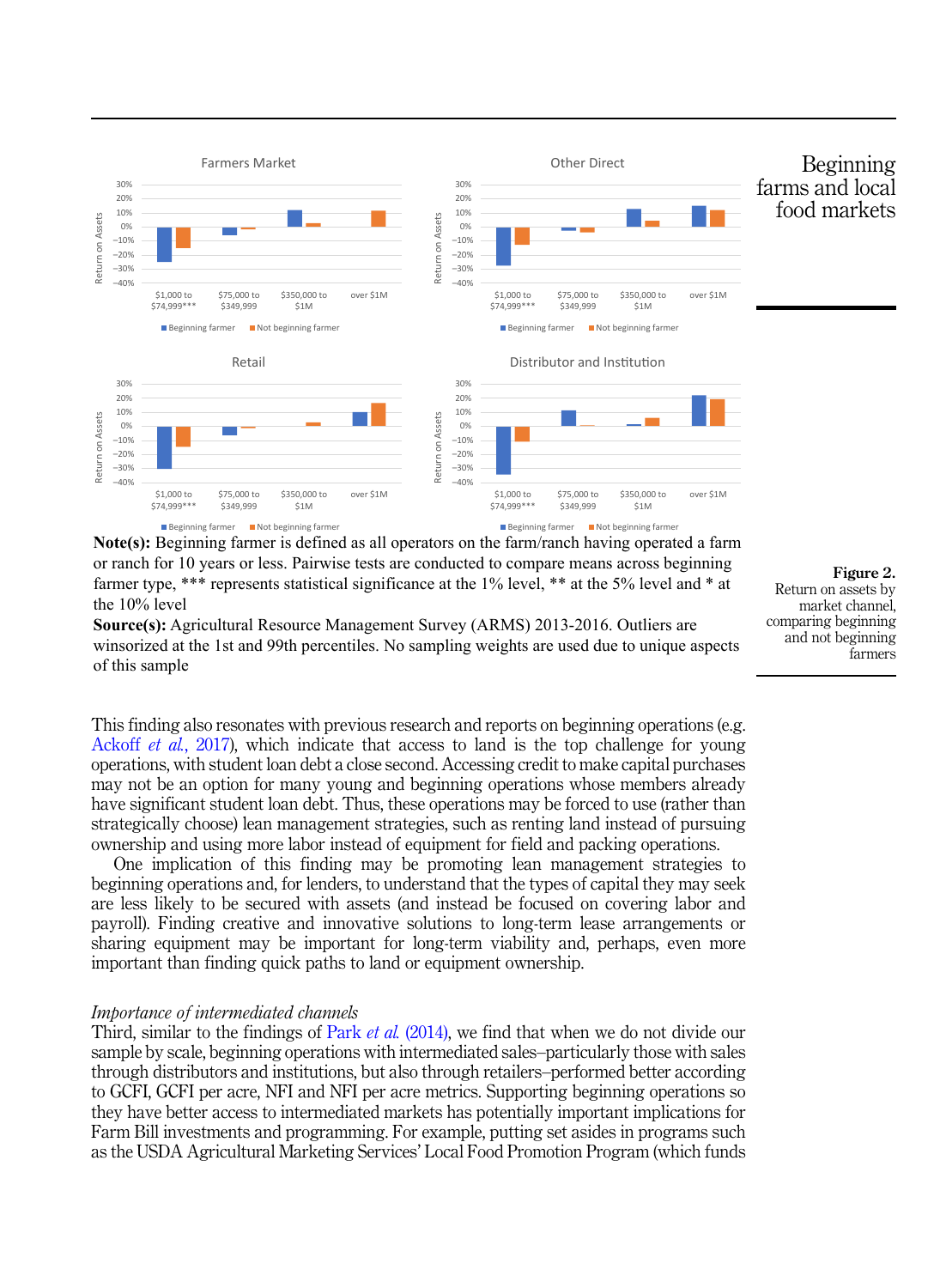<span id="page-13-0"></span>AFR

| nary statistics for<br>food producers by                                                                                                                                                                                                    |                                                  |                                           |                                      |                                |                                      |                                          | Other direct                              |                                       |                                          |                                           | Retail                                    |                                                    |                                          | Distributor and Institutional            |                                                 |                                              |
|---------------------------------------------------------------------------------------------------------------------------------------------------------------------------------------------------------------------------------------------|--------------------------------------------------|-------------------------------------------|--------------------------------------|--------------------------------|--------------------------------------|------------------------------------------|-------------------------------------------|---------------------------------------|------------------------------------------|-------------------------------------------|-------------------------------------------|----------------------------------------------------|------------------------------------------|------------------------------------------|-------------------------------------------------|----------------------------------------------|
|                                                                                                                                                                                                                                             | \$1,000 to                                       | \$75,000 to                               | \$350,000<br>Farmers market          |                                | \$1,000 to<br>\$74,999,              | \$75,000 to                              | \$350,000 to                              |                                       | \$1,000 to                               | \$75,000 to<br>\$349,999,                 | \$350,000 to                              |                                                    | \$1,000 to                               | \$75,000 to                              | \$350,000 to                                    |                                              |
| Variable                                                                                                                                                                                                                                    | \$74,999,<br>$N = 904$                           | $$349,999, N = 383$                       | to S1M,<br>$N = 192$                 | over SIM<br>$N = 113$          | $N = 1,232$                          | \$349,999<br>$N = 472$                   | $N = 292$<br>SIM.                         | over SIM,<br>$N = 194$                | S74,999,<br>$N = 371$                    | $N = 276$                                 | $SIM, N =$<br>182                         | over SIM<br>$N = 159$                              | \$74,999,<br>$N = 191$                   | \$349,999<br>$N = 151$                   | $N = 136$<br>SIM,                               | over SIM<br>$N=161$                          |
| Gross cash farm income<br>Beginning<br>farmer                                                                                                                                                                                               | 17,026***<br>(17, 693)                           | (72, 150)<br>163,613                      | 556,730<br>(176,915)                 | $.211,874***$<br>(180, 833)    | 14,999***<br>(16, 517)               | (68, 153)<br>162,717                     | 535,042*<br>(155,539)                     | (812,325)                             | 1,486,896*** 20,733***<br>(19,976)       | 148,390***<br>(63, 164)                   | (151, 412)<br>537,944*                    | 1,907,502***<br>(1,083,478)                        | 24,910**<br>(20, 694)                    | 187,197<br>(79,361)                      | (174, 595)<br>511,146*                          | 3,232,010**<br>(2,333,675)                   |
| Not beg.<br>farmer                                                                                                                                                                                                                          | (19, 587)<br>21,183                              | (72, 927)<br>176,821                      | 587,670<br>(183,553)                 | 2,974,386<br>(2,239,933)       | 21,898<br>(20,150)                   | 178,615<br>(74,668)                      | (178, 821)<br>589,234                     | $(2,942,445)$ $(21,456)$<br>3,222,225 | 26,927                                   | 178,363<br>(78,609)                       | 604,725<br>(181,401)                      | $4,160,342$<br>$(3,459,482)$                       | 32,134<br>(20,908)                       | 186,396<br>(76,834)                      | (186, 807)<br>606,997                           | $4,631,830$<br>$(3,683,086)$                 |
| Gross cash farm income per acre<br>Beginning<br>farmer                                                                                                                                                                                      | $1,420$<br>$(2,233)$                             | $14,326$<br>$(42,961)$                    | â                                    | $4,550**$<br>(617)             | $1,045$<br>$(1,863)$                 | 14,046<br>(45,932)                       | 24,751**<br>(51, 195)                     | $4,024***$<br>(2,680)                 | $1,727$<br>(2,745)                       | 8,855<br>(23,327)                         | 26,208<br>(49,016)                        | ê                                                  | 2,182<br>(3,400)                         | ê                                        | ê                                               | (249, 766)<br>16,644                         |
| Not beg.<br>farmer                                                                                                                                                                                                                          | (3, 630)<br>1,200                                | (16, 052)<br>5,354                        | (53, 161)<br>10,248                  | (163, 026)<br>43,127           | (2,759)<br>983                       | (14, 172)<br>4,341                       | (12,215)<br>4,418                         | (69,717)<br>18,779                    | $1,861$<br>$(5,661)$                     | (30,076)<br>9,693                         | (49, 805)<br>11,137                       | (177, 172)<br>51,490                               | (3,034)<br>1,658                         | 5,221<br>(15,406)                        | 13,266<br>(46,501)                              | (62, 801)<br>21,919                          |
| Net farm income                                                                                                                                                                                                                             |                                                  |                                           |                                      |                                |                                      |                                          |                                           |                                       |                                          |                                           |                                           |                                                    |                                          |                                          |                                                 |                                              |
| Beginning<br>farmer                                                                                                                                                                                                                         | (35, 582)<br>$-1,834$                            | (69, 035)<br>34,844                       | â                                    | (160, 897)<br>282,994          | $-6.387***$<br>(44,291)              | $31,731$<br>$(76,391)$                   | (215,201)<br>104,698                      | ê                                     | $-7,740$<br>(56,503)                     | (82, 841)<br>41,049                       | (211, 622)<br>22,571                      | $\widehat{e}$                                      | (48, 188)<br>$-4,662$                    | 61,266<br>(100,558)                      | ê                                               | (1,395,695)<br>801,742                       |
| 956<br>Not beg.<br>farmer                                                                                                                                                                                                                   | (34,740)                                         | (96, 587)<br>34,962                       | (233, 158)<br>101,898                | ê                              | (41,341)<br>3,505                    | (105, 988)<br>29,900                     | $100,152$<br>$(228,023)$                  | $(1,076,088)$ $(37,804)$<br>704,032   | $-865$                                   | (96, 613)<br>35,384                       | (248, 844)<br>94,549                      | (1,251,434)<br>964,571                             | 5,653<br>(69,609)                        | (84, 597)<br>41,868                      | (232, 832)<br>103,083                           | (1,381,085)<br>1,075,806                     |
| Net farm income per acre<br>Beginning<br>farmer                                                                                                                                                                                             | $\frac{166}{(2,896)}$                            | $1,765$<br>(4,717)                        | (28, 134)<br>8,334                   | (598)<br>1,051                 | $-161***$<br>(2,374)                 | 3,418<br>(13,786)                        | (17,079)<br>5,361                         | (3,018)<br>1,041*                     | (3,029)<br>$-223**$                      | $\widehat{e}$                             | $\widehat{e}$                             | ê                                                  | (4,518)<br>$-434$                        | (19, 690)<br>7,451                       | (32, 425)<br>9,563                              | (104, 655)<br>46,559                         |
| $rac{1}{2}$<br>Not beg.<br>farmer                                                                                                                                                                                                           | (3,045)                                          | $1,322$<br>(6,574)                        | $1,916$<br>(15,317)                  | (89,230)<br>15,057             | (2,437)<br>369                       | (11, 589)<br>339                         | 1,134<br>(4,934)                          | $5,389$<br>$(31,478)$                 | (3,946)<br>550                           | $1,534$<br>(17,435)                       | $1,143$<br>(6,688)                        | (100, 181)<br>19,932                               | (2,495)<br>409                           | $1,451$<br>(7,383)                       | $3,480$<br>(19,341)                             | $5,724$<br>(20,104)                          |
| Return on assets<br>Beginning<br>farmer                                                                                                                                                                                                     | $-24.82***$<br>(43.53)                           | (38.9)<br>$-5.90$                         | $12.1$<br>(27.2)                     | â                              | $27.5***$<br>(46.1)                  | (19.5)<br>$-2.68$                        | (31.4)<br>12.9                            | (30.0)<br>$\overline{51}$             | $-30.3***$<br>(50.8)                     | (42.4)<br>$-6.20$                         | (37.6)<br>0.201                           | (33.9)<br>10.2                                     | 34.1***<br>(54.7)                        | (37.8)<br>11.5                           | (38.4)<br>1.52                                  | (51.0)<br>22.1                               |
| Not beg.<br>farmer                                                                                                                                                                                                                          | (31.4)<br>$-14.9$                                | (19.9)<br>$-1.72$                         | $2.77$<br>(26.7)                     | (27.5)<br>$\frac{1}{2}$        | (29.7)<br>12.7                       | (20.9)<br>$-3.82$                        | (21.5)<br>4.49                            | (27.9)<br>$\overline{2.1}$            | (32.5)<br>$-14.5$                        | (23.9)<br>$-1.18$                         | (25.0)<br>2.86                            | (33.9)<br>16.6                                     | (27.9)<br>$-10.9$                        | (21.4)<br>0.670                          | (32.8)<br>6.04                                  | (40.0)<br>19.4                               |
| Percent of operated acreage owned<br>Beginning<br>Not beg.<br>farmer<br>farmer                                                                                                                                                              | (0.700)<br>(0.768)<br>$0.910*$<br>$\overline{a}$ | $0.645***$<br>(0.469)<br>(0.883)<br>0.852 | (0.387)<br>(0.424)<br>0.390<br>0.572 | (0.901)<br>0.694<br>Â          | (0.663)<br>(0.717)<br>0.970<br>0.908 | $0.621**$<br>(0.448)<br>(0.614)<br>0.796 | $0.313***$<br>(0.381)<br>(0.484)<br>0.586 | $0.372*$<br>$(0.446)$<br>(0.630)      | $0.836***$<br>(0.596)<br>(0.975)<br>1.06 | $0.559***$<br>(0.454)<br>(0.911)<br>0.877 | $0.278***$<br>(0.408)<br>(0.472)<br>0.674 | $\frac{0.552}{(0.530)}$<br>$\frac{0.753}{(0.857)}$ | $0.944$<br>$(0.703)$<br>(1.057)<br>1.099 | $0.782$<br>$(0.408)$<br>(0.748)<br>0.854 | $0.506$<br>$(0.514)$<br>$\frac{0.653}{(0.637)}$ | $0.621$<br>$(0.667)$<br>$0.468$<br>$(0.422)$ |
|                                                                                                                                                                                                                                             |                                                  |                                           |                                      |                                |                                      |                                          |                                           |                                       |                                          |                                           |                                           |                                                    |                                          |                                          |                                                 |                                              |
| Labor expense as a percent total variable expense<br>Beginning<br>Not beg.<br>farmer                                                                                                                                                        | (0.185)<br>0.083<br>0.081                        | $0.218$<br>$(0.224)$<br>0.200             | (0.233)<br>0.256<br>0.282            | $0.619***$<br>(0.057)<br>0.333 | (0.155)<br>0.073<br>0.067            | (0.214)<br>0.186<br>0.193                | (0.229)<br>$0.345*$<br>0.263              | $0.456$<br>$(0.296)$<br>0.327         | $0.134$<br>$(0.230)$<br>0.130            | (0.224)<br>0.254<br>0.229                 | (0.217)<br>0.346<br>0.359                 | (0.277)<br>0.377<br>0.513                          | $0.137$<br>$(0.226)$<br>0.167            | (0.233)<br>0.255<br>0.221                | $0.275$<br>$(0.196)$<br>0.360                   | $0.472$<br>$(0.248)$<br>0.406                |
| Note(s): Means are presented with sandard deviation in parentheses, N = 3,908. (D) represents notabled at far any year in the involver aris made up 45% or nove of the total Beginning famer is defined as all operators on<br>th<br>farmer | (0.169)                                          | (0.232)                                   | (0.247)                              | (0.239)                        | (0.156)                              | (0.227)                                  | (0.219)                                   | (0.231)                               | (0.214)                                  | (0.249)                                   | (0.236)                                   | (0.212)                                            | (0.226)                                  | (0.251)                                  | (0.246)                                         | (0.187)                                      |

Table 4.<br>Summa Summary statistics for local food producers by scale (GCFI) and market channel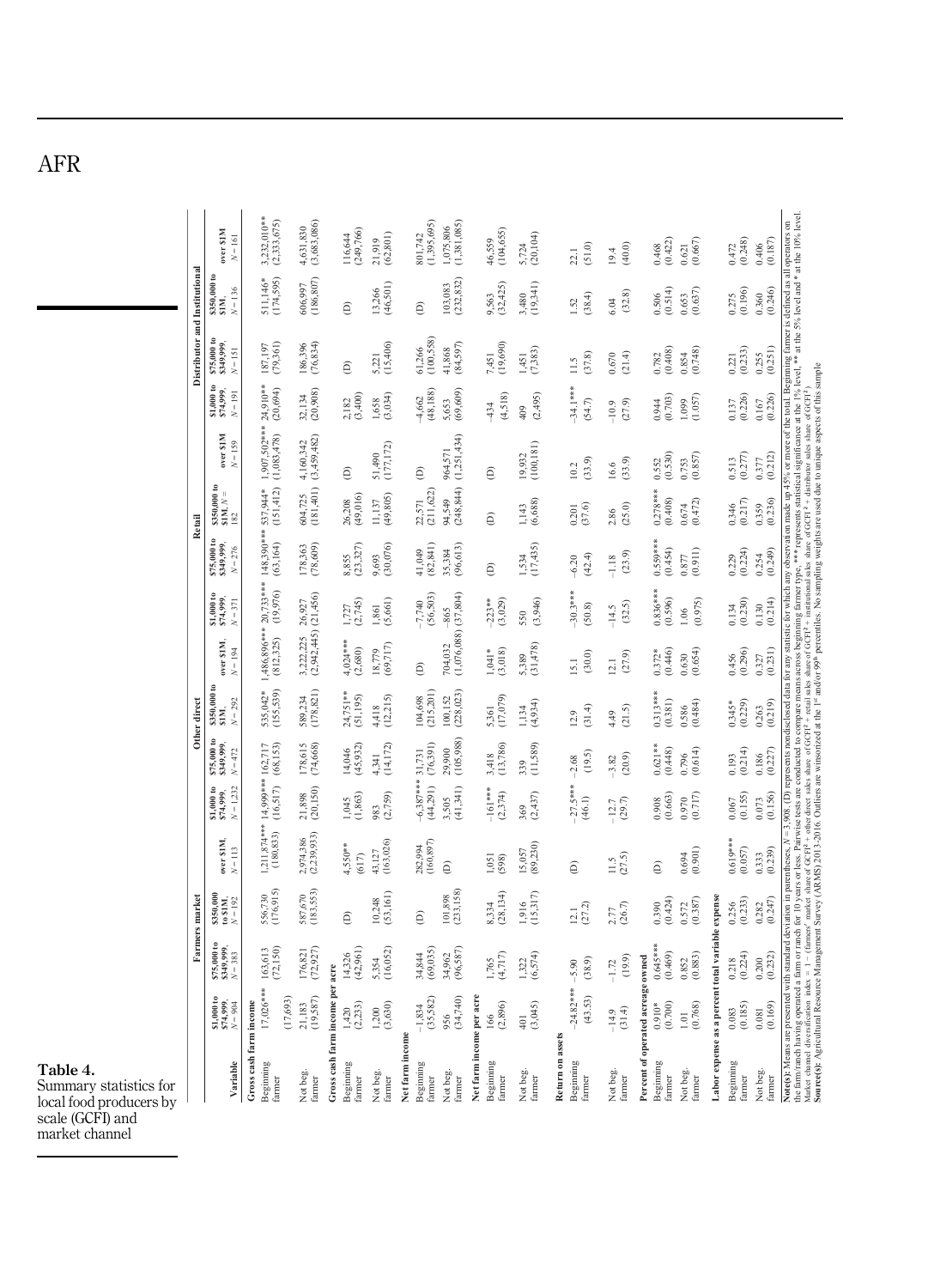<span id="page-14-0"></span>projects that develop, coordinate, and expand local and regional food business enterprises that engage as intermediaries in indirect producer-to-consumer marketing) for marketing farms and local initiatives that target beginning operations may support new or expanded opportunities, including technical assistance and market development, for beginning operations to sell through intermediated markets.

Beginning food markets

#### Market channel diversification

Finally, although we cannot say anything about market channel diversification within market type (e.g. the number of farmers markets at which an operation participates), we see that for beginning operations across all market types, the market at which they sell product represents a significant percentage of their GCFI. This may point to policy recommendations promoted by [Schmit and Gomez \(2011\)](#page-16-0) specific to farmers markets, in which more centralized markets are an important way to support farm performance. Beginning operations may find it more efficient to sell greater volumes through fewer outlets, but this runs counter to trends occurring in some places in the country, where a desire for every community to have its own market has fragmented the sales going to any one market.

Part of the explanation for the relative lack of market channel diversification may be due to specialized skills or certifications required by different types of local food markets. For example, Low et al. [\(2015\)](#page-16-0) show that only a small percentage of farms selling through local food markets are certified organic. Those that choose to certify may do so as they sell through intermediated channels where they have less ability to communicate their production practices directly to consumers. Food retailers may also have specialized third party food safety audits that are not required through the producer rule of the food safety modernization act ([Minor](#page-16-0) et al., 2019). These specific requirements are in line with the findings of [Park](#page-16-0) et al. [\(2014\)](#page-16-0) that management and marketing skills play in the decision to sell through intermediated channels. Accordingly, it makes sense that there may be returns to market channel specialization.

#### **Conclusion**

Based on our analysis, we find evidence that Congress and USDA's investment in local food markets to support beginning operations has merit. For beginning operations above \$75,000 in GCFI sales through local food markets appear to support pathways to profitable operations. That said the reliance of these operations on labor and less on ownership of assets may require lenders to think more creatively about collateral. Furthermore, given challenges with labor availability, there may need to be additional consideration given to the long-term viability of such labor-intensive operations. Finally, we see that there appear to be benefits associated with specialization with type of local food market, and particularly with sales through intermediated markets. Continued investments to beginning farmers in building managerial and marketing skills, as well as in adhering to the relatively hire food safety and other requirements of intermediated markets may be warranted.

#### **Notes**

- 1. Note that this tabulation has not been run for 2017 Census data.
- 2. While 30,000 farms are targeted each year, the actual number of respondents is lower and varies by year. We use data from 2013 to 2016 with total yearly unweighted sample sizes ranging from 17,427 (in 2013) to 19,623 (in 2015). We report sample sizes for each subset of producers in the tables reporting findings.
- 3. The core agricultural states are Arkansas, California, Florida, Georgia, Illinois, Indiana, Iowa, Kansas, Minnesota, Missouri, Nebraska, North Carolina, Texas, Washington and Wisconsin [\(Katchova, 2015\)](#page-16-0).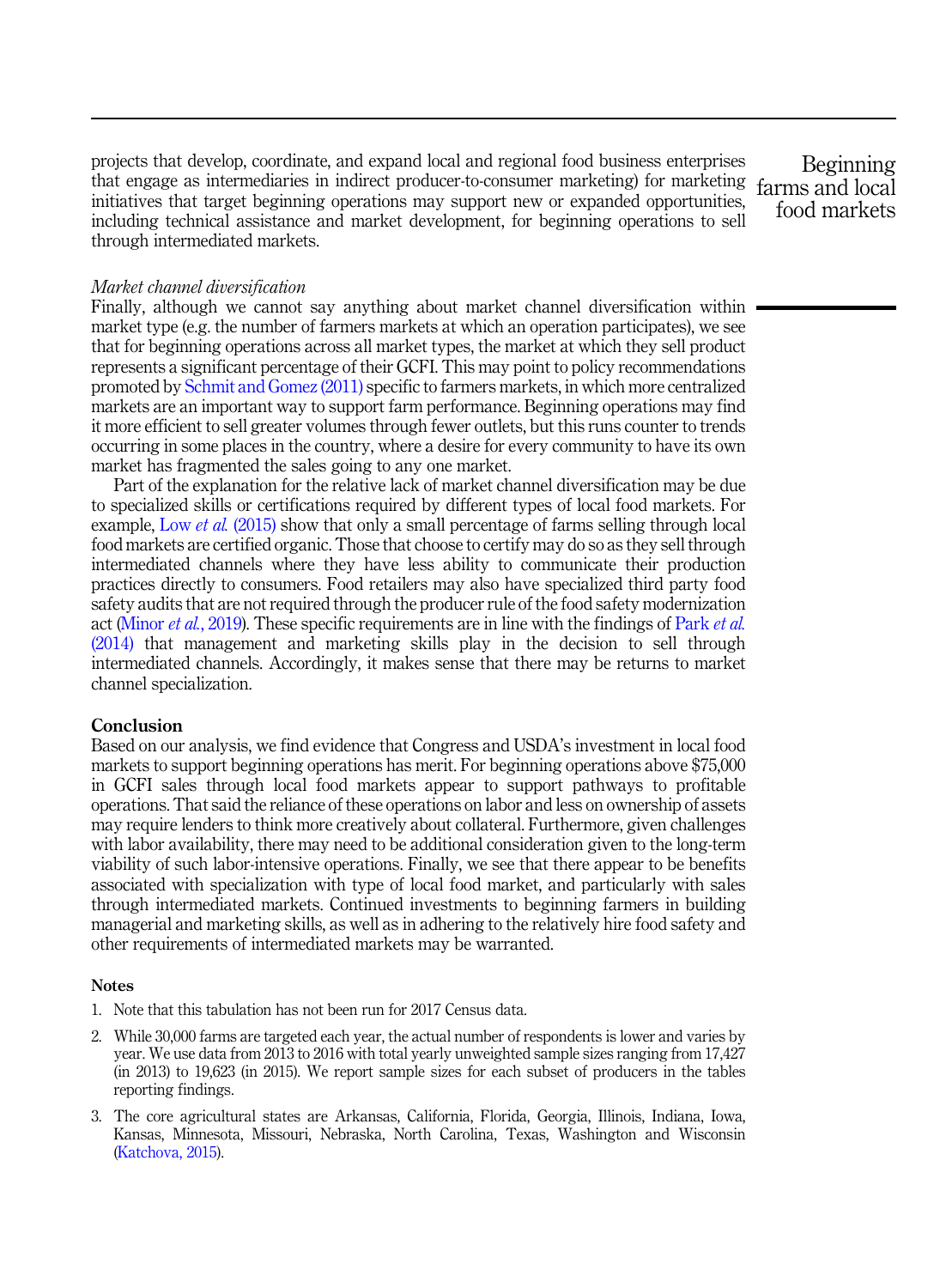| 4. Our pooled 2013–2016 ARMS data includes a sample of 652 beginning operations with sales through    |
|-------------------------------------------------------------------------------------------------------|
| local food markets. We believe that this is an adequate sample to test our research question and to   |
| substantiate our conclusions. That being said, given that the ARMS is congressionally-mandated to     |
| focus in the core agricultural states, our results may be biased toward producers in states that have |
| less local food sales. According to USDA NASS' 2015 Local Food Marketing Practice Survey, there       |
| are only four top 10 states in direct farm sales that are "core" agricultural states within the ARMS: |
| California, Texas, Wisconsin, and Iowa.                                                               |

- 5. More recent data are not used due to changes in data availability. Local food questions differ in 2017 due to it being a census year, and local food questions were temporarily removed from the survey in 2018.
- 6. Following Bauman *et al.* (2018) and Bauman *et al.* (2019), we determine that weighting the sample will distort the results by forcing it to align with the average farmer-respondent who is not representative of the population we are studying. Therefore, we do not weight our sample.
- 7. We changed missing values to zero.
- 8. Note that there is a lot of variability in the distributors and institutional sales category, even with winsorizing the top and bottom at 1%.
- 9. It is important to note that we are reporting averages in this analysis, so a farm may have a positive NFI or one that is close to zero and still report a negative ROA due to including the opportunity cost of labor and management.

#### References

<span id="page-15-0"></span>AFR

- Ackoff, S., Bahrenburg, A. and Lusher Shute, L. (2017), "Building a future with farmers II: results and recommendations from the national Young Farmer Survey", National Young Farmers Coalition, available at: [https://www.youngfarmers.org/wp-content/uploads/2018/02/NYFC-Report-](https://www.youngfarmers.org/wp-content/uploads/2018/02/NYFC-Report-2017.pdf)[2017.pdf](https://www.youngfarmers.org/wp-content/uploads/2018/02/NYFC-Report-2017.pdf).
- Ahearn, M.C. (2013), "Beginning farmers and ranchers at a glance, 2013 edition", U.S. Department of Agriculture, Economic Research Service, Economic Brief No. 22.
- Ahearn, M.C. and Newton, D. (2009), "Beginning farmers and ranchers", U.S. Department of Agriculture, Economic Research Service, Economic Information Bulletin Number 53, Washington, DC.
- Ahearn, M.C., Liang, K. and Goetz, S. (2018), "Farm business financial performance in local foods value chains", Agricultural Finance Review, Vol. 78 No. 4, pp. 470-488, doi: [10.1108/AFR-08-](https://doi.org/10.1108/AFR-08-2017-0071) [2017-0071.](https://doi.org/10.1108/AFR-08-2017-0071)
- Angelo, B.E., Jablonski, B.B.R. and Thilmany, D. (2016), "Meta-analysis of US intermediated food markets: measuring what matters", *British Food Journal*, Vol. 118 No. 5.
- Bauman, A., Thilmany, D. and Jablonski, B.B.R. (2018), "The financial performance implications of differential marketing strategies: exploring farms that pursue local markets as a core competitive advantage", Agricultural and Resource Economics Review, Vol. 47 No. 3, pp. 477-504.
- Bauman, A., Thilmany, D. and Jablonski, B.B.R. (2019), "Evaluating scale and technical efficiency among farms and ranches with a local market orientation", Renewable Agriculture and Food Systems, Vol. 34 No. 3, pp. 198-206.
- Hastings, C. Jr, Mosteller, F., Tukey, J.W. and Winsor, C.P. (1947), "Low moments for small samples: a comparative study of order statistics", The Annals of Mathematical Statistics, Vol. 18 No. 3, pp. 413-426.
- Hoppe, R.A. (2014), "Structure and finances of U.S. farms: family farm report, 2014 edition", U.S. Department of Agriculture, Economic Research Service, Economic Information Bulletin No. 132, Washington, DC.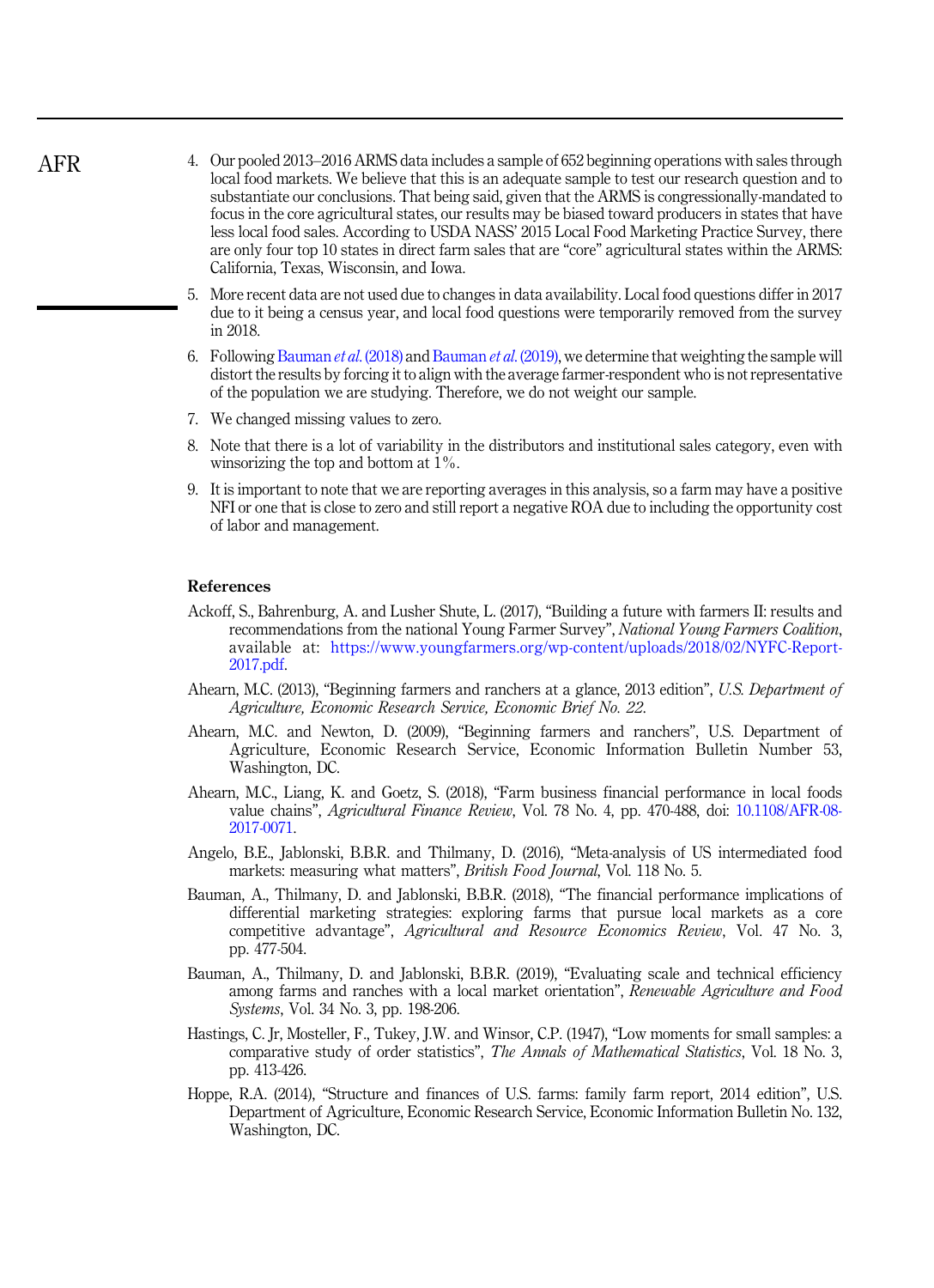- <span id="page-16-0"></span>Jablonski, B.B.R., Thilmany McFadden, D., Sullins, M. and Curtis, K. (2017), "Determinants of effective beginning farmer programming: implications for emerging USDA programs", Journal of Agricultural and Resource Economics, Vol. 42 No. 3, pp. 427-438, doi: [10.22004/ag.econ.264071](https://doi.org/10.22004/ag.econ.264071).
- Jablonski, B.B.R., Sullins, M. and Thilmany McFadden, D. (2019), "Community-supported agriculture marketing performance: results from pilot market channel assessments in Colorado", Sustainability, Vol. 11 No. 10, p. 2950, doi: [10.3390/su11102950.](https://doi.org/10.3390/su11102950)
- Jablonski, B.B.R., Bauman, A.G. and Thilmany McFadden, D. (2021), "Local food market orientation and labor intensity", Applied Economic Perspectives and Policy, Vol. 43 No. 3, pp. 916-934, doi: [10.1002/aepp.13059.](https://doi.org/10.1002/aepp.13059)
- Katchova, A. (2015), Agricultural Resource Management Survey (ARMS) Data User Guide. U.S. Department of Agriculture, Economic Research Service, Washington, DC.
- Katchova, A. and Ahearn, M.C. (2015), "Dynamics of farmland ownership and leasing: implications for young and beginning farmers", Applied Economic Perspectives and Policy, Vol. 38 No. 2, pp. 334-350.
- Katchova, A.L. and Dinterman, R. (2018), "Evaluating financial stress and performance of beginning farmers during the agricultural downturn", Agricultural Finance Review, Vol. 78 No. 4, pp. 457-469, doi: [10.1108/AFR-08-2017-0074.](https://doi.org/10.1108/AFR-08-2017-0074)
- Key, N. (2016), "For beginning farmers, business survival rates increase with scale and with direct sales to consumers", Amber Waves, available at: [https://www.ers.usda.gov/amber-waves/2016/](https://www.ers.usda.gov/amber-waves/2016/september/for-beginning-farmers-business-survival-rates-increase-with-scale-and-with-direct-sales-to-consumers/) [september/for-beginning-farmers-business-survival-rates-increase-with-scale-and-with-direct](https://www.ers.usda.gov/amber-waves/2016/september/for-beginning-farmers-business-survival-rates-increase-with-scale-and-with-direct-sales-to-consumers/)[sales-to-consumers/](https://www.ers.usda.gov/amber-waves/2016/september/for-beginning-farmers-business-survival-rates-increase-with-scale-and-with-direct-sales-to-consumers/).
- Key, N. and Lyons, G. (2019), "An overview of beginning farms and farmers", U.S. Department of Agriculture, Economic Research Service, Economic Brief No. 29, Washington, DC.
- Low, S.A. and Vogel, S. (2011), "Direct and intermediated marketing of local foods in the United States", U.S. Department of Agriculture, Economic Research Service, Economic Research Report No. 128, Washington, DC.
- Low, S.A., Adalja, A., Beaulieu, E., Key, N., Martinez, S., Melton, A., Perez, A., Ralston, K., Stewart, H., Suttles, S., Vogel, S. and Jablonski, B.B.R. (2015), "Trends in U.S. local and regional food systems", U.S. Department of Agriculture, Economic Research Service, Administrative Publication Number 067, available at: [https://www.ers.usda.gov/webdocs/publications/42805/](https://www.ers.usda.gov/webdocs/publications/42805/51173_ap068.pdf?v=42083) [51173\\_ap068.pdf?v](https://www.ers.usda.gov/webdocs/publications/42805/51173_ap068.pdf?v=42083)=[42083.](https://www.ers.usda.gov/webdocs/publications/42805/51173_ap068.pdf?v=42083)
- Minor, T., Hawkes, G., McLaughlin, E.W., Park, K.S. and Calvin, L. (2019), "Food safety requirements for produce growers: retailer demands and the food safety modernization act", U.S. Department of Agriculture, Economic Research Service, Economic Information Bulletin Number 206, available at: [https://www.ers.usda.gov/webdocs/publications/92761/eib-206.pdf?v](https://www.ers.usda.gov/webdocs/publications/92761/eib-206.pdf?v=3102)=[3102.](https://www.ers.usda.gov/webdocs/publications/92761/eib-206.pdf?v=3102)
- Mishra, A., Wilson, C. and Wilson, R. (2009), "Factors affecting financial performance of new and beginning farmers", Agricultural Finance Review, Vol. 69, pp. 160-179.
- National Sustainable Agriculture Coalition (NSAC) (2018), "Farm Bill drilldown: beginning and socially disadvantaged farmers", NSAC's Blog, available at: [https://sustainableagriculture.net/](https://sustainableagriculture.net/blog/2018-farm-bill-drilldown-beginning-farmers/) [blog/2018-farm-bill-drilldown-beginning-farmers/](https://sustainableagriculture.net/blog/2018-farm-bill-drilldown-beginning-farmers/).
- National Sustainable Agriculture Coalition (NSAC) (2019), "A closer look at the 2018 farm Bill: local agriculture market program", NSAC's Blog, available at: [https://sustainableagriculture.net/blog/](https://sustainableagriculture.net/blog/2018-farm-bill-local-agriculture-market-program/) [2018-farm-bill-local-agriculture-market-program/.](https://sustainableagriculture.net/blog/2018-farm-bill-local-agriculture-market-program/)
- Park, T. (2015), "Direct marketing and the structure of farm sales: an unconditional quantile regression approach", Journal of Agricultural and Resource Economics, Vol. 40 No. 2, pp. 266-284.
- Park, T., Mishra, A.K. and Wozniak, S.J. (2014), "Do farm operations benefit from direct to consumer marketing strategies", Agricultural Economics, Vol. 45, pp. 213-224.
- Schmit, T. and Gomez, M.I. (2011), "Developing viable farmers markets in rural communities: an investigation of vendor performance using objective and subjective valuations", Food Policy, Vol. 36 No. 2, pp. 119-127.

Beginning farms and local food markets